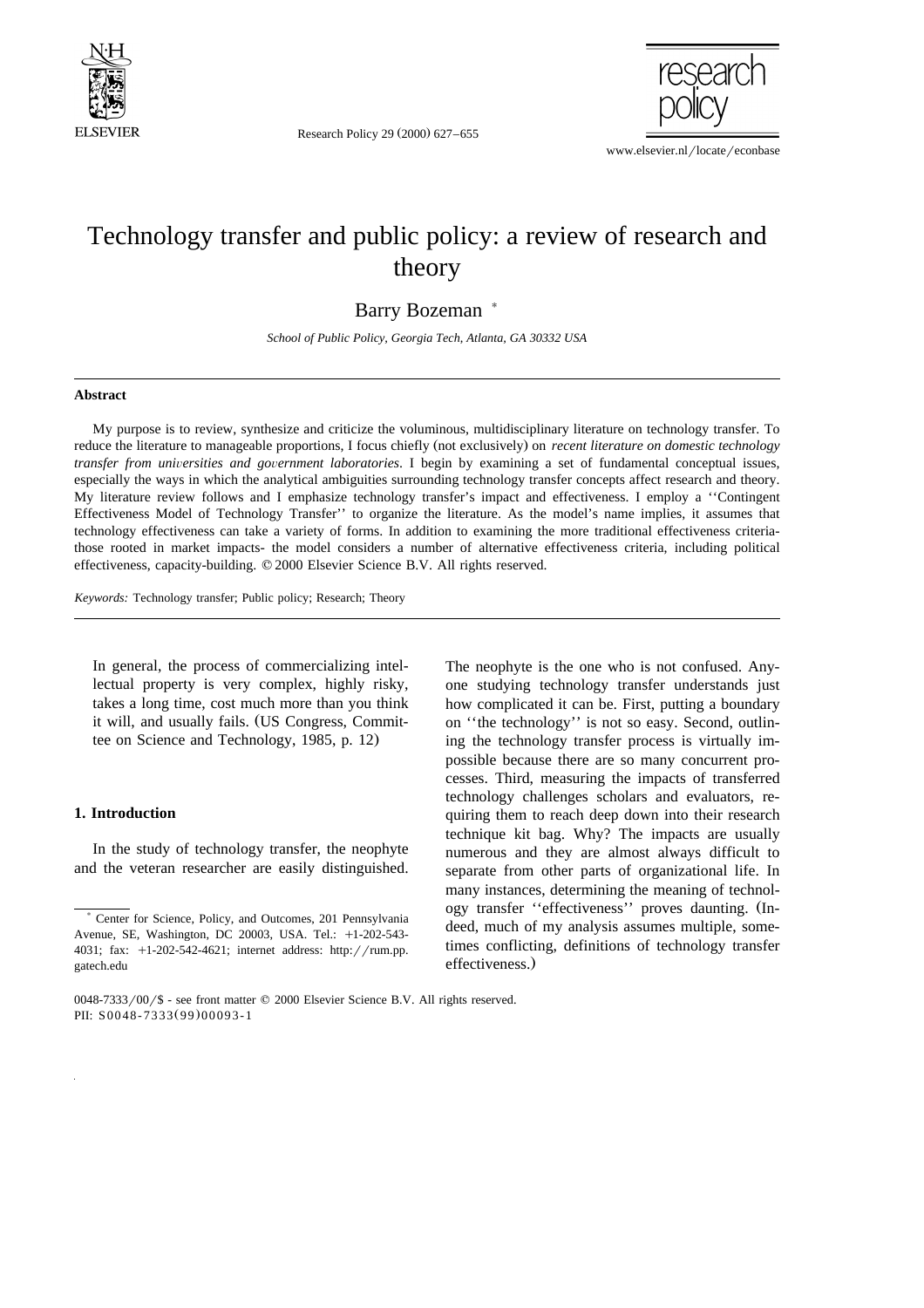The challenges notwithstanding, the topic ''technology transfer'' has spurred great interest among academic researchers and policy-makers. Among some indicators of technology transfer's ascension are the following.

- Since 1980, the US Congress has passed no less than eight major policy initiatives dealing with technology transfer and means of promoting it; similar trends have occurred in other nations (Lederman, 1994; Fujisue, 1998; Licht and Nerlinger, 1998).
- At least one journal, the *Journal of Technology Transfer*, is devoted exclusively to ''technology transfer'' and several professional organizations include technology transfer in their mission statement.
- "Technology transfer agent" is a job title now listed in many government employee and civil service manuals all around the world.
- During the past 2 decades, the terms "technology transfer'' or ''technology diffusion'' have appeared in the titles of hundreds of articles and books.  $1$

The latter indicator of technology transfer's importance (or perhaps fashionableness) seems to me especially relevant to the task of reviewing literature. When hundreds of different voices are heard and scores of definitions provided, a concept begins to lose meaning. One means of dealing with the cacophony is to parse the technology transfer literature. *This re*Õ*iew focuses chiefly on recent literature on domestic technology transfer from universities and government laboratories*. There is a prodigious body of work on transfer within the private sector, from one company to the next. Most of this work is not considered here. Albert Link's paper in this volume considers much of that literature and other overviews are available (e.g., Zhao and Reisman, 1992). Similarly, there is a venerable tradition of research in international technology transfer (e.g., Robinson, 1988). That body of work also receives little attention here.

My approach focuses on technology transfer's impact and effectiveness. A ''Contingent Effectiveness Model of technology transfer'' is developed subsequently and used in organizing the literature. The model considers a number of determinants of effectiveness, including various characteristics of the technology, the transfer agent and the technology recipient. But the most important point of the model (as its name implies) is that technology transfer effectiveness can have several meanings, including market impacts, political impacts, impacts on personnel involved and impacts on resources available for other purposes and other scientific and technical objectives.

Before reviewing findings in the literature, a couple of tasks help clear the way. Section 2 considers fundamental conceptual issues, focusing on the ways in which the analytical ambiguities surrounding technology transfer concepts affect research and theory. Then, we turn to brief consideration of the differences in institutional context between the two types of technology producers and transfer agents examined here — universities and government laboratories.

#### **2. Conceptual issues in technology transfer**

## *2.1. Defining technology*

In many instances, definitional controversies can be quickly resolved by simply relying on dictionaries. This is not one of those instances. The unabridged Webster's (1989, p. 1872) offers just three definitions of technology, none of which sets definitional controversies to rest. Technology is defined as:  $(1)$ the science or study of the practical industrial arts;  $(2)$  the terms used in a science, technical terminol- $\log y$ ; (3) applied science. None of the major works on technology transfer uses any of these definitions of technology. Works on technology transfer generally focus on technology as an entity, not a study and certainly not any specific applied science. The most common view of technology is ''a tool'', and then discussions proceed as to just what type of tool qualifies as technology.

<sup>1</sup> A search on the topic ''technology transfer'' in the Georgia Tech card catalog, focusing on the years 1975–1999, found 579 technology transfer books and monographs published in the period. An on-line search of academic journals focusing on articles with ''technology transfer'' found 1032 published articles during the period 1990–1999. These are crude indices of interest in technology transfer but, nonetheless, underscore the difficulties of making sense of rapidly growing, highly fragmented literature.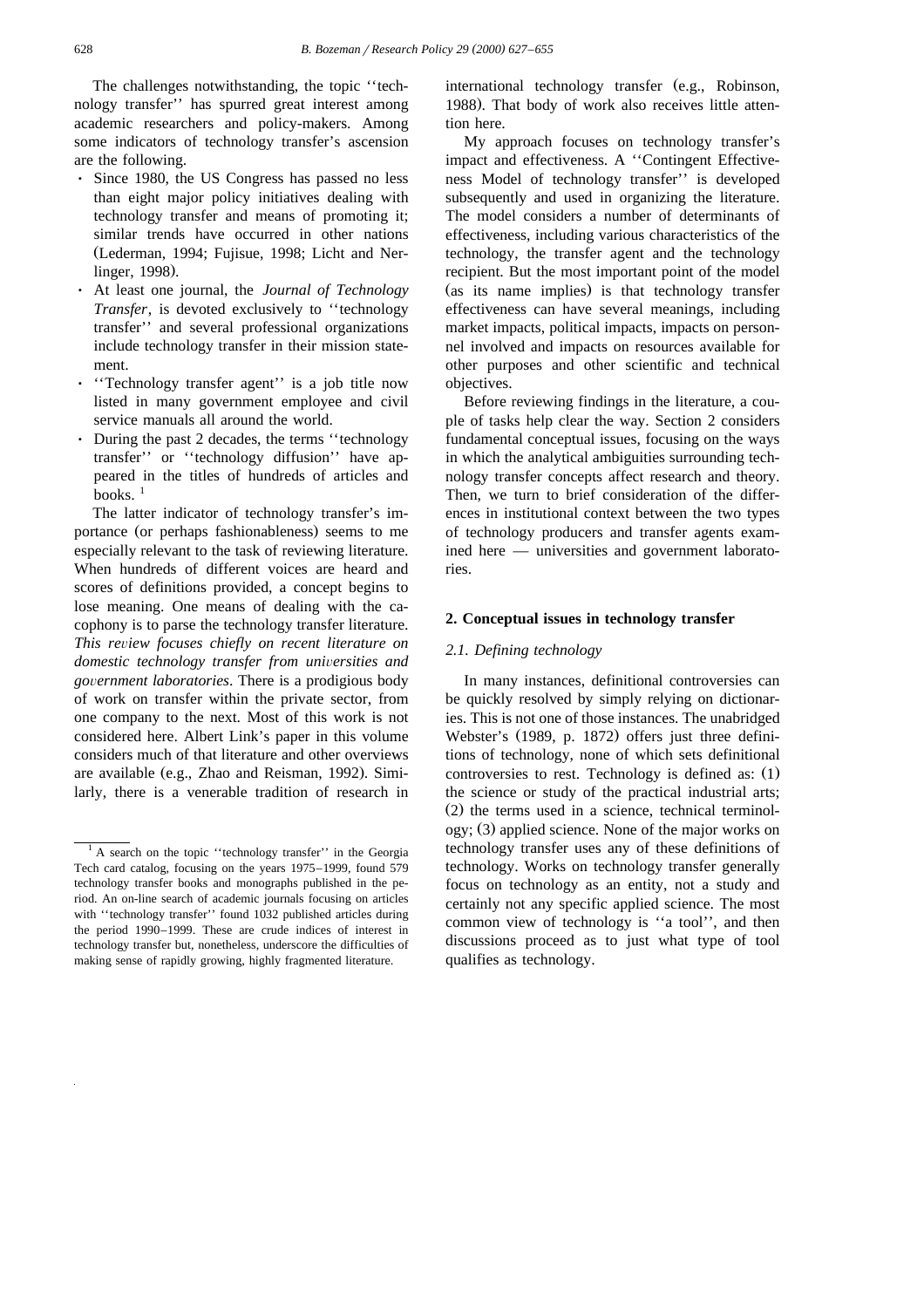Sahal  $(1981; 1982)$  is one of the few theorists who has written about alternative concepts of technology and the confusion owing to poorly specified concepts. He refers to technology as ''configurations'', observing that the transfer object, the ''technology'', must rely on a subjectively determined but specifiable set of processes and products. Simply focusing on the product is not sufficient to the study of transfer and diffusion of technology; it is not merely the product that is transferred but also knowledge of its use and application. This approach resolves a major analytical problem: the difference between technology and knowledge transfer. By Sahal's concept the two are not separable — when a technological product is transferred or diffused, the knowledge upon which its composition is based is also diffused. Without the knowledge base the physical entity cannot be put to use. Thus, the knowledge base is inherent, not ancillary.

#### *2.2. Demarcating the transfer object*

Whether technology transfer or knowledge transfer, a perpetual challenge is demarcating the transfer object from its environment. Sahal (1981) uses the example of the Stirling engine. Which specific components and which specific characteristics of its use does one consider when specifying the transfer object? Which specific characteristics demarcate it from all other engine technologies? Sometimes this question is easily answered, sometimes not. For technologies that are highly standardized and delivered in a standard socio-technical package, demarcation is not an important conceptual problem. But for technologies that exist in considerable variation, one faces a challenging task of demarcation (Argote et al., 1990; Lam, 1997). Since relatively few technologies are. transferred in invariant form, failure to specify the transfer object can lead to considerable confusion. The confusion often is greatest when there is primarily a social aspect to the technology. Arguably, a social technology is never transferred in invariant form. Transferring a budget and accounting innovation or a new social learning technology implies an important demarcation problem. If the technology transfer fails, is it because a different social technology has been transferred or is it because the technology has been less successful in a different setting?

#### *2.3. Stability and transformation rules*

Even after agreement on the demarcation of a technology, the technology may change. Indeed, it is likely to change since many technologies are not stable. When has it changed so much that it is a different technology? In some cases a technology is changed because there is an active attempt by its users or creators to change it. In other cases, the technology is changed by either by characteristics of its use or by changes in the physical and social setting within which the technology exists. That is, the technology is adapted through personalized application (Jervis, 1975), based on some combination of unique needs (Klein and Crandall, 1991) and tacit knowledge (Teese, 1977; Howells, 1996). When the functions and application environment changes, does that affect the meaning of the technology or its transfer?

#### *2.4. Defining technology transfer*

Once one deals with the difficulties of defining the technology, defining technology *transfer* presents a bit less of a challenge. Nevertheless, there are many uses of the term ''technology transfer''. Roessner (in press) (p. 1), in his overview of technology transfer, defines the concept as ''the movement of know-how, technical knowledge, or technology from one organizational setting to another''. But after providing this straightforward definition, he goes on to note:

The term has been used to describe and analyze an astonishingly wide range of organizational and institutional interactions involving some form of technology-related exchange. 'Sources' of technology have included private firms, government agencies, government laboratories, universities, nonprofit research organizations, and even entire nations; 'users' have included schools, police and fire departments, small businesses, legislatures, cities, states and nations.... Within single organizations such as large, research-intensive private firms, technology transfer has been used to describe the processes by which ideas, proofs-ofconcept, and prototypes move from research-related to production-related phases of product development.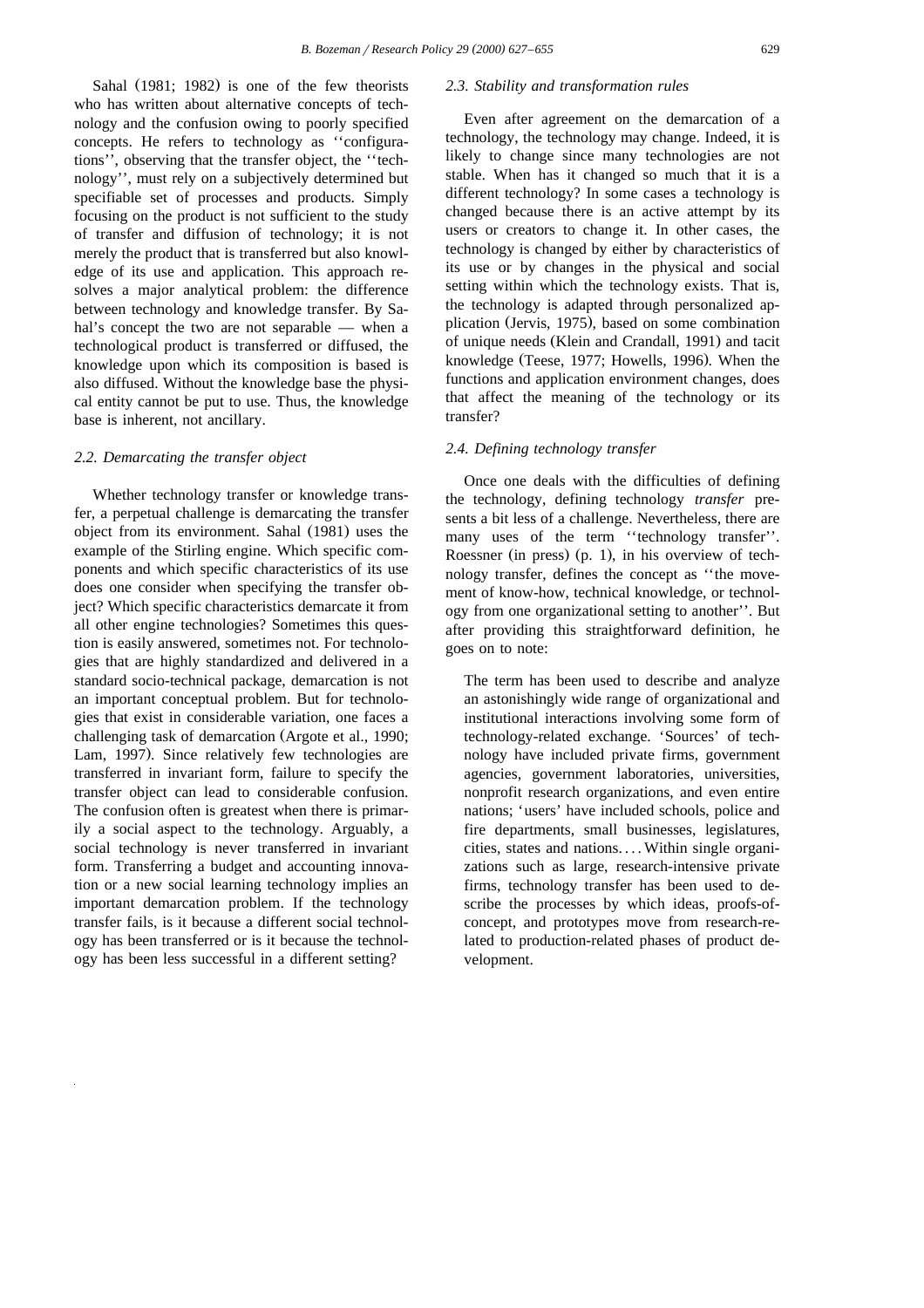As Zhao and Reisman (1992) note in their review of the technology transfer literature, the definition of technology transfer differs substantially from one discipline to the next. They observe that economists (Arrow, 1969; Johnson, 1970; Dosi, 1988) tend to define technology on the basis of the properties of generic knowledge, focusing particularly on variables that relate to production and design. According to Zhao and Reisman  $(1992)$  (p. 14), sociologists (Rogers, 1962; Rogers and Shoemaker, 1971) tend to link technology transfer to innovation and to view technology, including social technology, as ''a design for instrumental action that reduces the uncertainty of cause–effect relationships involved in achieving a desired outcome''. Anthropologists (Foster, 1962; Service, 1971; Merrill, 1972) tend to view technology transfer broadly within the context of cultural change and the ways in which technology affects change.

In sheer volume, the greatest number of technology transfer-related publications has been produced by management scholars. According to Zhao and Reisman, those from the business disciplines tend to focus on stages of technology transfer, particularly relating design and production stages, as well as sales, to transfer (e.g., Teese,  $1976$ ; Lake,  $1979$ ). Management researchers are more likely than others to focus on intrasector transfer (Rabino, 1989; Chiesa and Manzini, 1996) and on the relation of technology transfer to strategy (Laamanen and Autio, 1996; Lambe and Spekman, 1997). Recently, researchers (Hagedoorn, 1990, 1995; Niosi, 1994; Niosi and Bergeron, 1992; Mowery et al., 1996; Kingsley and Klein, 1998) have focused extensively on alliances among firms and how alliances pertain to the development and transfer of technology.

In sum, technology transfer is defined in many different ways, according to the discipline of the research, but also according to the purpose of the research. While the search for a canonical definition is futile, attention to definitions promotes some understanding of differences among research traditions.

Much about the course of technology transfer research and theory can be understood in terms of attempts to deal with thorny conceptual problems. A very different sort of influence on research trends is public policies and other social changes affecting the environment for technology transfer. The most obvious example, at least in the US, is the extent to which the growth curve for research on technology transfer has closely mimicked the growth curve for policies and government activities related to technology transfer. This policy context is reviewed in Section 3.

# **3. Institutional change and the technology transfer research agenda**

Before about 1980, the vast majority of research on technology transfer focused on cross-national technology transfer, especially the transfer of technology from industrialized nations to less developed nations. While cross-national technology transfer continues to receive a great deal of interest both with respect to public policy (Correa, 1994) and academic research (Reddy and Zhao, 1990; Grupp, 1994), the 1980s witnessed many new thrusts in domestic technology transfer policy and an accompanying emphasis among researchers.

In the early 1980s, the research agenda began to shift to domestic technology transfer, particularly in works by US authors. In the US, the 1980s and early 1990s bore witness to vast changes in public policy pertaining to technology transfer and ''competitiveness'' (Rahm, 1992; Papadakis, 1994). But the 1980s trend for a more aggressive role for government in supporting technology transfer was not confined to the US (e.g., Irvine et al., 1981; Crow and Nath, 1990, 1992; Fujisue, 1998). Major social and political changes inevitably attract the attention of researchers and the study of technology transfer is no exception.

#### *3.1. Politics and technology policy paradigms*

Elsewhere (Bozeman, 1994; Crow and Bozeman, 1998), I describe the history of US technology policy in terms of three competing paradigms, the market failure paradigm, the mission paradigm, and the cooperative technology paradigm. (See Rothwell and Dodgson (1992) for a description of the evolution of technology policy paradigms in Europe). Since this approach helps succinctly to organize the vast sweep of technology policy history, a modified version of the conceptual device is used here. Table 1 summa-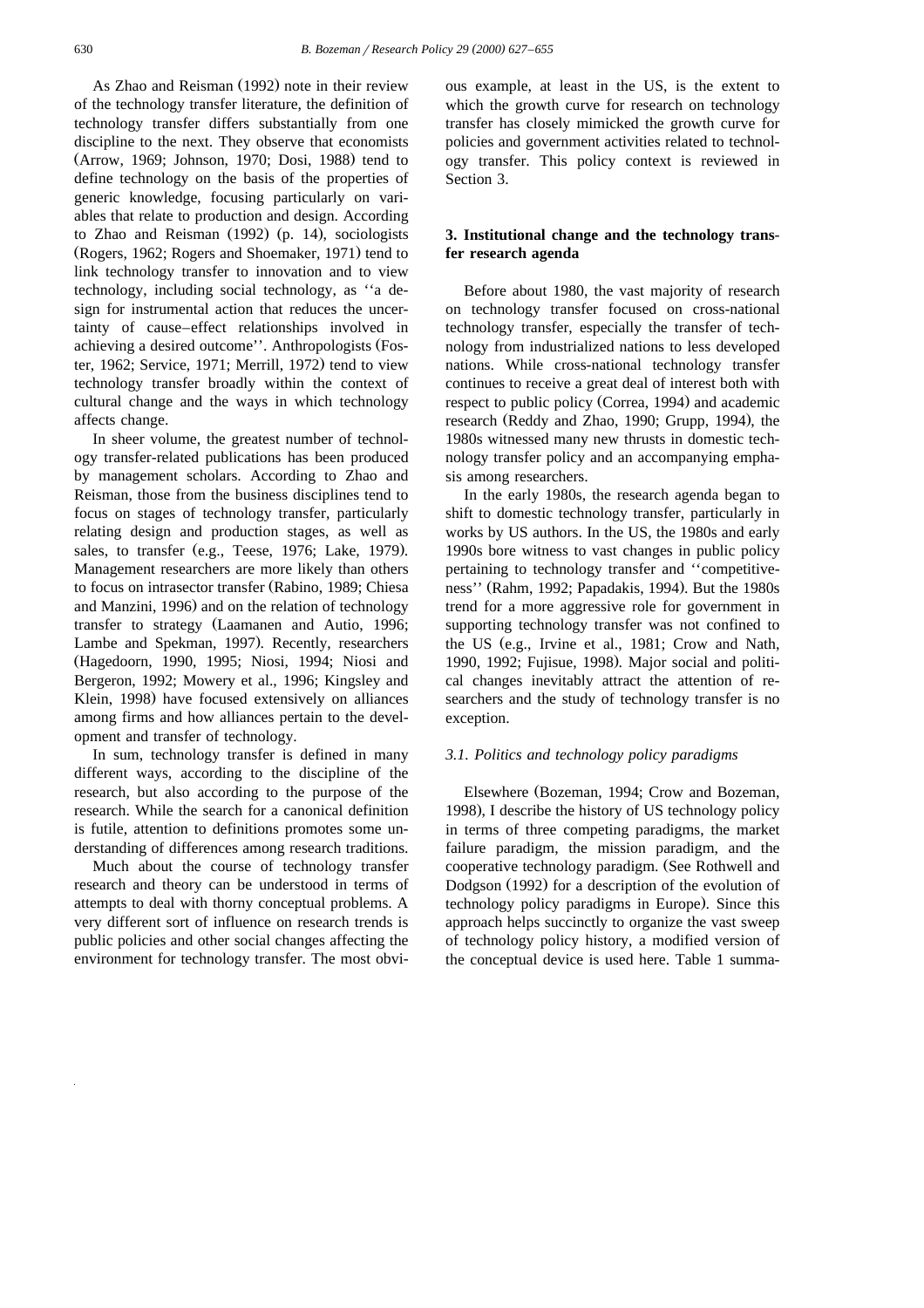#### Table 1 Three competing technology policy models

| Market failure                                                                              | Mission                                                  | Cooperative technology                           |
|---------------------------------------------------------------------------------------------|----------------------------------------------------------|--------------------------------------------------|
| Core assumptions                                                                            |                                                          |                                                  |
| (1) Markets are the most efficient allocator of                                             | (1) The government role should be closely tied to        | (1) Markets are not always the most efficient    |
| information and technology.                                                                 | authorized programmatic missions of agencies.            | route to innovation and economic growth.         |
| (2) Government laboratory role limited to market                                            | (2) Government research and development (R&D)            | (2) Global economy requires more centralized     |
| failures such as extensive externalities; high transaction                                  | is limited to missions of agencies, but not              | planning and broader support for civilian        |
| costs; and information distortions. Small, mission                                          | confined to defense. University R&D supports traditional | technology development.                          |
| domain, chiefly in defense. Universities provided basic                                     | roles of land grant universities such agricultural       |                                                  |
| research, in line with private sector under-supply                                          | or engineering extension, manufacturing assistance and   |                                                  |
| due to market failure (inability to appropriate directly<br>the results of basic research). | contract research for defense or energy research.        |                                                  |
| (3) Innovation flows from and to private                                                    | (3) Government should not compete with private           | (3) Government laboratories and universities can |
| sector, minimal university or government role.                                              | sector in innovation and technology.                     | play a role in developing technology, especially |
|                                                                                             | But a government or university R&D role is a             | pre-competitive technology, for use in the       |
|                                                                                             | complement.                                              | private sector.                                  |
| Peak influence                                                                              |                                                          |                                                  |
| Highly influential during all periods                                                       | 1945-1965; 1992-present.                                 | 1992-1994                                        |
| Policy examples                                                                             |                                                          |                                                  |
| De-regulation; contraction of government role;                                              | Creation of energy policy R&D, agricultural labs,        | Expansion of federal laboratory roles            |
| R&D tax credits; capital gains tax roll back.                                               | and other such broad mission frameworks.                 | and university role in technology transfer and   |
| Little or no need for federal laboratories except in                                        |                                                          | cooperative research and other technology-based  |
| defense support.                                                                            |                                                          | economic development programs.                   |
| Theoretical roots                                                                           |                                                          |                                                  |
| Neo-classical economics                                                                     | Traditional liberal governance with broad                | Industrial policy theory,                        |
|                                                                                             | definition of government role.                           | regional economic development theory.            |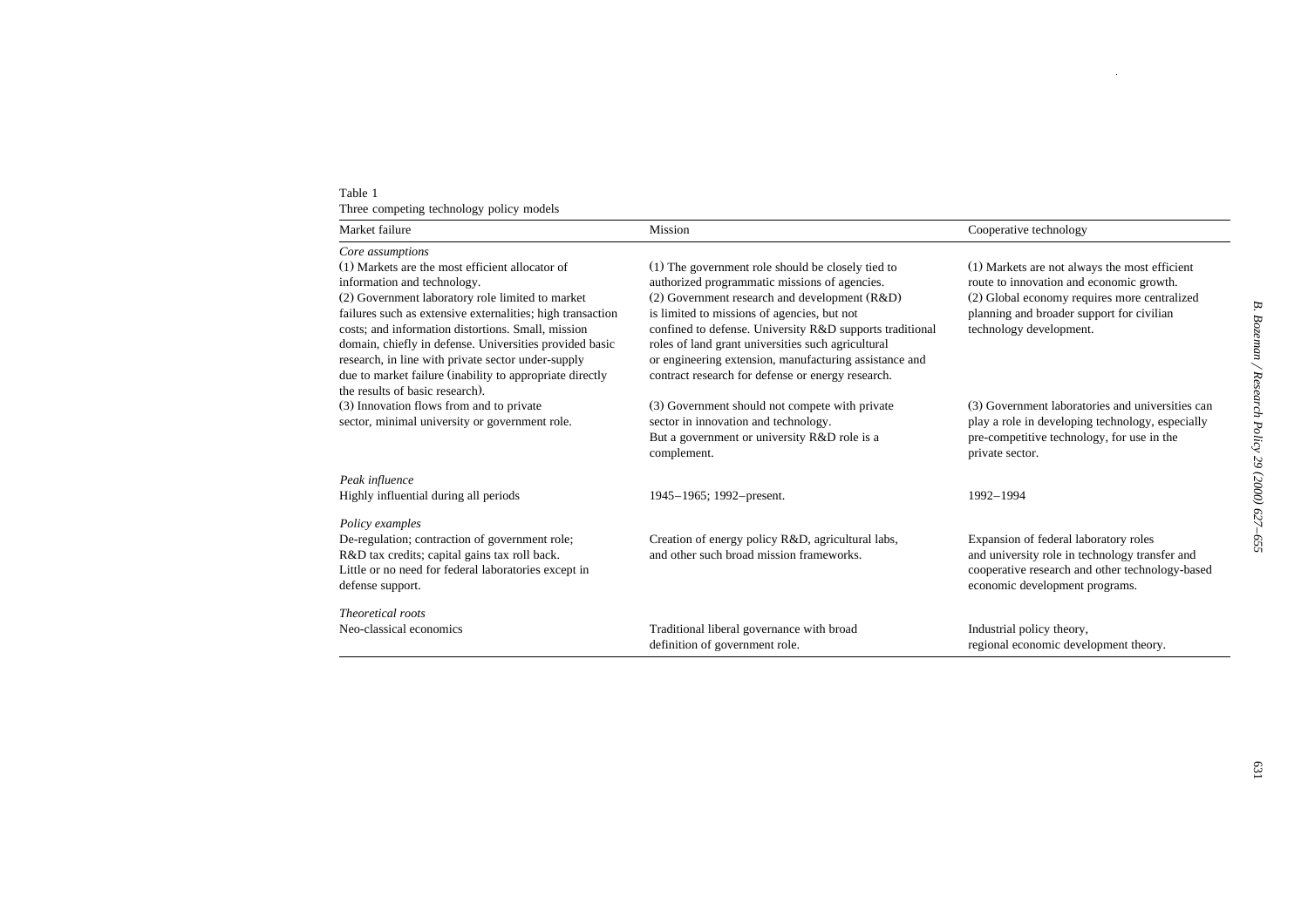rizes the three technology policy paradigms. My focus is chiefly on the cooperative technology paradigm as it relates closely to technology transfer.

## *3.1.1. The market failure technology policy paradigm*

The market failure technology paradigm is based on familiar premises: the free market is the most efficient allocator of goods and services and, left to its own devices, an unfettered market will lead to optimal rates of science production, technical change and economic growth. The market failure policy paradigm recognizes that there may be a role for government in science and technology policy when there are clear externalities (i.e., that benefits cannot be captured in the market); when transactions costs are extremely high; and when information is unavailable or there are distortion in information so that market signals are not clear.

According to the market failure paradigm, the government role in technology transfer should chiefly be limited to removing barriers to the free market, through appropriate intellectual property policies, free trade agreements, neutral impact taxation, and limited regulation of enterprise. The chief role of universities is not as a broker of technology or a commercial competitor but an educator and a provider of public domain research. As Rosenberg and Nelson (1994) and others (Geiger, 1986, 1993; Lee, 1998) point out, US universities were, throughout most of their history, practical in orientation, emphasizing engineering and technical craft more than basic research. Following World War II, US universities evolved into the top tier of the world's basic science performers. Universities are now viewed as the chief source of basic research and, indeed, market failure theory suggests that this is as it should be.

## *3.1.2. The mission technology paradigm*

In the US, the mission paradigm has for many years influenced the government technology policy role, including early efforts in agriculture research and extension and setting of standards and intellectual property policy (Dupree, 1986), but the mission paradigm has been most influential in the post-World War II period (Reingold, 1994). The mission paradigm assumes that the government should perform R&D in service of well-specified missions in which there is a national interest not easily served by private  $R & D$ . In the US, the most important element of the mission technology policy paradigm is defense and national security-related R&D, but such missions as energy production and conservation, medicine and public health, space, and agriculture have expanded the role of universities and federal laboratories.

The mission paradigm has long been prominent in most industrialized nations (Allen et al., 1978; Lederman, 1994), including even those, such as Japan (Chiang, 1995), that allegedly are quite different in structure (Crow and Nath, 1990; Bozeman and Pandey, 1994). In the mission paradigm, there is, in addition to a definition of the roles of government R&D performers, a widespread recognition of the unique ability of government to marshal resources and to influence events in such a way as to foster technology development and innovation (Chiang, 1991).

#### *3.1.3. The cooperati*Õ*e technology policy paradigm*

The cooperative technology policy paradigm features an active role for government actors and universities in technology development and transfer. According to this paradigm, government's role can be as a research performer, including supplying applied research and technology to industry, or as a broker, developing policies affecting industrial technology development and innovation. Thus, the cooperative technology paradigm is an umbrella term for a set of values emphasizing cooperation among sectors (Larsen and Wigand, 1987; Wigand and Frankwick, 1989) — industry, government, and university — and cooperation among rival firms in development of pre-competitive technologies and "infratechnologies" (Link and Tassey, 1987).

In the US, the cooperative technology paradigm has been extremely controversial in that it goes against the strong market ethos that has permeated not only science and technology policy but most realms of public policy. Like the market failure paradigm, cooperative technology has established its own myths, many of them not yet having been tested by research (Geisler, 1997). While the waters are clouded by bold claims for inter-sector partnerships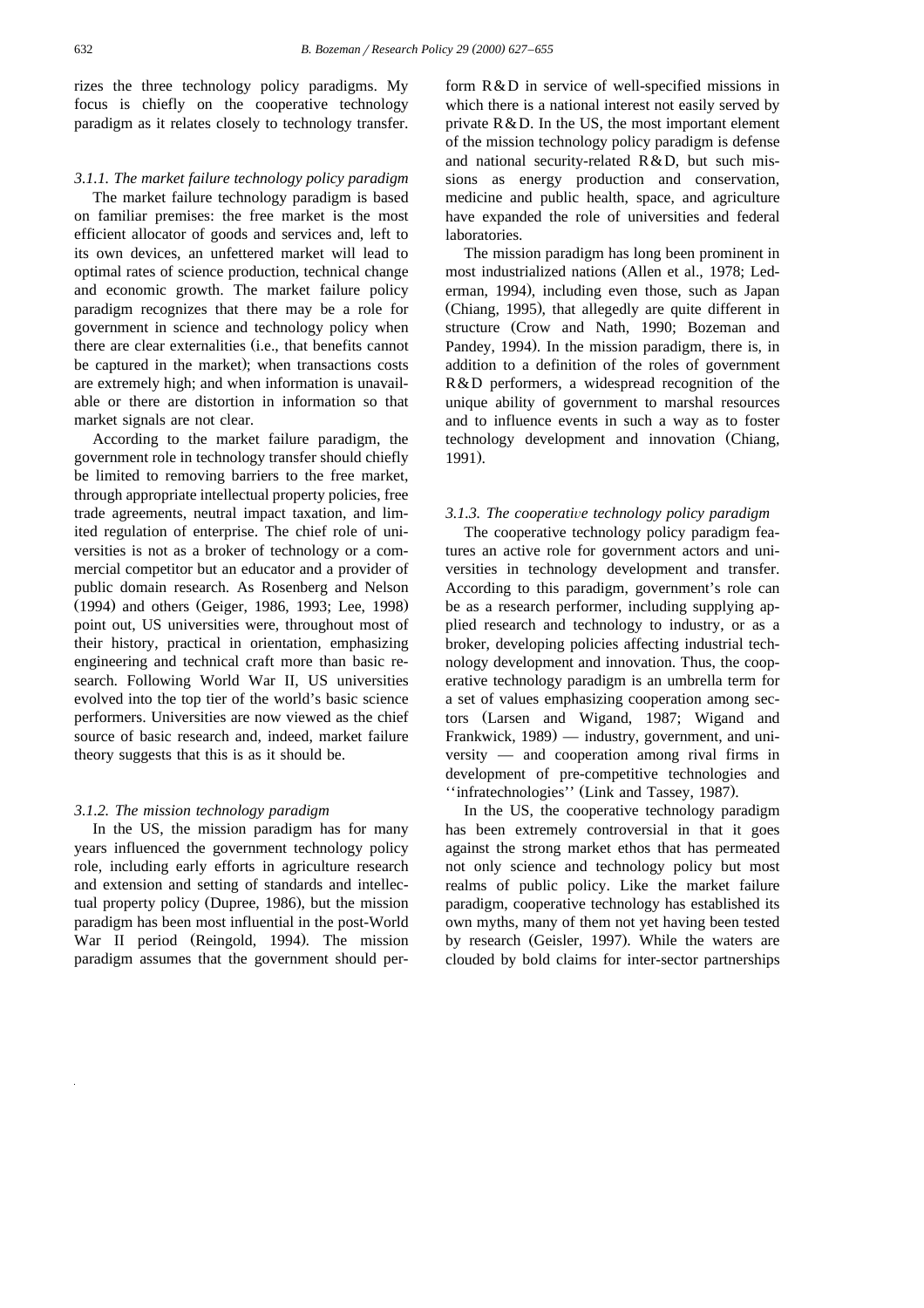Že.g., Kearns, 1990; Wilde and Cooper, 1990; Schriesheim, 1994), there is also some evidence to support the notion that inter-sector cooperation often succeeds in creating technology-based value (e.g., Brown et al., 1991; Brown and Wilson, 1992; Bozeman et al., 1995; Spann et al., 1995). Perhaps the strongest intellectual rationale for the cooperative technology paradigm is provided by Kash and Rycroft  $(Kash and Rycroft, 1994; Rycroft and Kash, 1994).$ They take the controversial (at least in the US) position that a government technology planning and coordinating role can augment productivity and innovation.

In the US, the 1980s and early 1990s was a period in which the dominant market failure paradigm received its strongest challenge. Challenges to market failure thinking included policies changing patent policy to expand the use of government technology (Patent and Trademark Laws Amendment, 1980), relaxing anti-trust regulations, promoting cooperative R&D (Bayh–Dole; National Cooperative Research Act of 1984), developing cooperative research centers and consortia (Devine et al., 1987; Berman, 1990; Dill, 1990; Smilor and Gibson, 1991); and altering guidelines for disposition of governmentowned intellectual property (Bagur and Guissinger, 1987; Gillespie, 1988; Powell and Owen-Smith, 1998).

The cooperative technology development policies having attracted the most attention are those pertaining to the use of federal laboratories as a partner in the commercialization of technology (Rahm et al., 1988; US General Accounting Office, 1989; Kelley, 1997). A variety of public policies (reviewed below) freed the US federal laboratories from previous limitations on the disposition of federally produced or sponsored intellectual property and actively encouraged technology transfer through cooperative R&D agreements (CRADAs).

At the same time as federal policy was shifting to a cooperative technology paradigm, the US state governments and intergovernmental policies were emphasizing technology-based economic development programs (Roessner and Wise, 1994; Storper, 1995) through manufacturing extension (Wyckoff and Tornatzky, 1988; Shapira, 1990) and university–industry partnerships (Rosenberg and Nelson, 1994; Kingsley and Farmer, 1997), science parks (Felsenstein, 1994; Brown, 1999) and technology incubators (Mian, 1994).

The legislative initiatives enabling the cooperative technology policy paradigm have been reviewed thoroughly elsewhere (Bozeman and Coker, 1992; Hill and Roessner, 1997; Crow and Bozeman, 1998; Roessner, in press). Lee (1994) (pp. 263–264) catalogs most of the legislation from the cooperative technology policy paradigm. Taken together, these policy changes fueled interest in inter-sector technology development and transfer policies and created a cottage industry among academic researchers interested in explaining and evaluating the policies and their impacts. Table 2, adapted from Lee  $(1994)$  and updated, presents major technology policy legislation.

As Table 2 shows, the most significant US public policies for domestic technology transfer were promulgated during the 1980s. However, the study of government-sponsored domestic technology transfer certainly began long before. Previous studies focused on such policies as the spin-off activities of NASA Že.g., Rosenbloom, 1965; Doctors, 1969, 1971; Chakrabarti and Rubenstein, 1975) and technology transfer from the federal government to state and local governments (e.g., Feller and Menzel, 1977; Lambright, 1979). Before the 1980s many other nations were already actively pursuing a domestic cooperative technology policy and researchers documented and evaluated those efforts (e.g., Allen et al., 1978; Gummett and Gibbons, 1978). But the deluge of US federal legislation during the 1980s and early 1990s provided a major spur to technology transfer research in the US and elsewhere.

The cooperative technology policies described in this section depend greatly on universities and government laboratories. The logic is simple: universities and government labs make, industry takes. To be sure, many policies involve co-production of technology and various forms of collaboration between industry and either government or universities. But the central point of cooperative technology policies is clear: putting universities and government laboratories to greater use as progenitors of technology and applied science. The logic of this objective depends, then, on the suitability of universities and government laboratories to the task. Section 4 examines briefly the respective institutional contexts of univer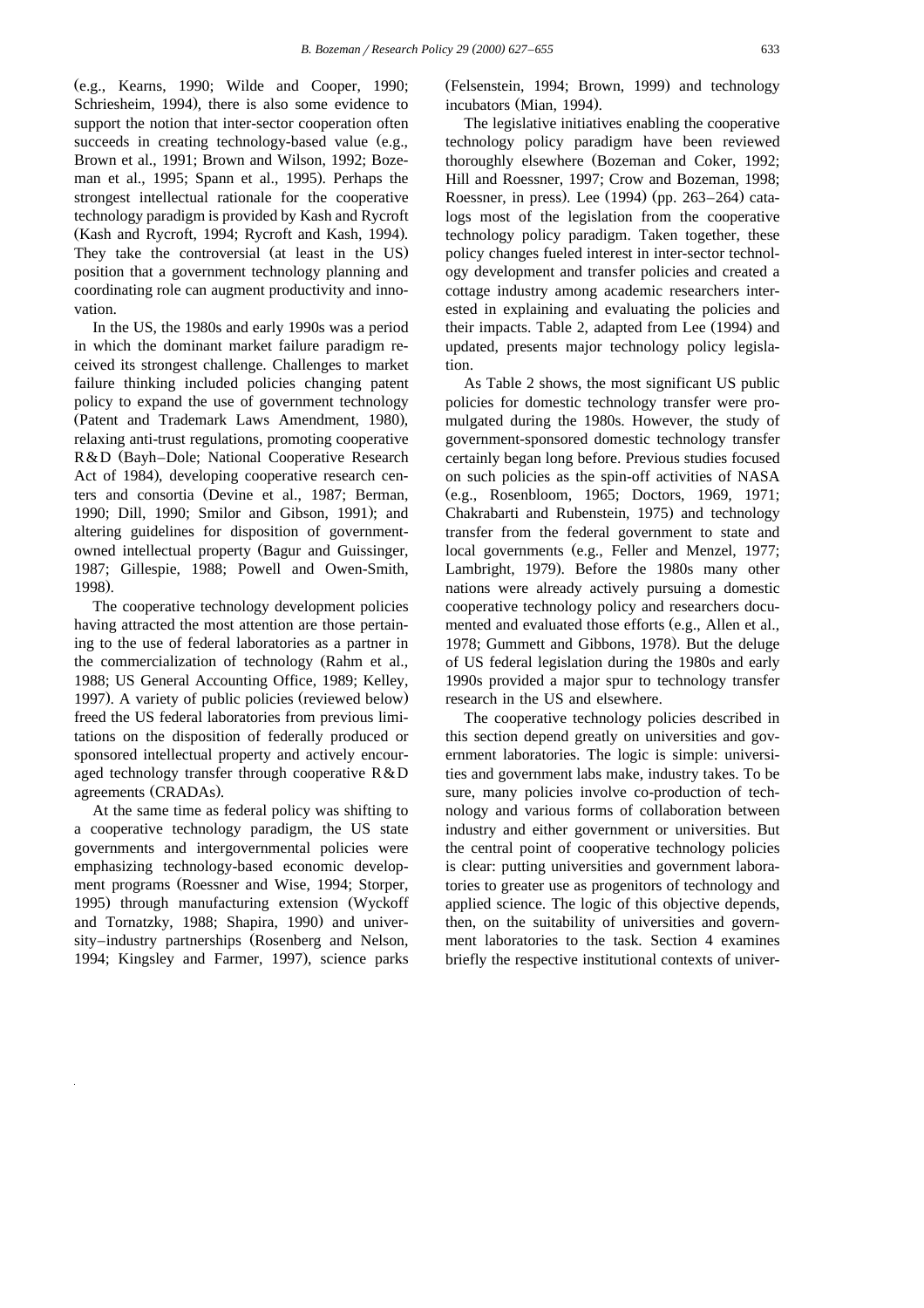Table 2

Major technology policy legislation of the 1980s and 1990s

Bayh–Dole Act of 1980 (PL 96-517): permits universities and small business to obtain title to inventions funded by the federal government so as to license inventions.

Stevenson–Wydler Technology Innovation Act (1980) (PL 96-480): requires federal laboratories to establish technology transfer offices and to set aside funds for technology transfer.

Small Business Innovation Development Act of 1982 (PL 97-219): requires federal agencies to provide special set aside funds for small business R&D.

Cooperative Research Act of 1984 (PL 98-462): eliminates treble damage of anti-trust so that firms, universities and federal laboratories can engage in joint pre-competitive R&D.

Federal Technology Transfer Act (1986) (PL 99-502): authorizes national laboratories to enter into cooperative R&D agreements (CRADAs) and negotiate licensing agreements.

Executive Orders 12591 and 1218 of 1987: promotes commercialization of federal technology.

Omnibus Trade and Competitiveness Act of 1988 (PL 100-418): renames the National Bureau of Standards as the National Institute for Standards and Technology and expands its mission; establishes centers for transferring manufacturing technology.

National Competitiveness Technology Transfer Act of 1989 (PL 101-189): extends CRADA authority to all federal laboratories, including weapons labs.

Defense Authorization Act of 1991 (PL 101-510): establishes model programs for linking defense laboratories with state and local government and small businesses; provides Defense Manufacturing Technology Plan.

Defense Authorization Act of 1993 (PL 103-160): renames the Defense Advanced Research Projects Administration and authorizes dual-use technology programs for industrial application.

sity and government laboratory research and the comparative advantage of the settings.

# **4. Universities and government laboratories as a setting for technology transfer**

*4.1. Uni*Õ*ersities and go*Õ*ernment laboratories as technology transfer settings: fundamentally alike in all unimportant respects?*

Anyone who has spent time in both universities and government laboratories need not be told that the two are in some ways vastly different from one another. Moreover, in today's political climate universities and government laboratories often find themselves direct competitors for resources (National Academy of Sciences, 1995).

In our study of US R&D laboratories, Michael Crow and I (Crow and Bozeman, 1998) provide data contrasting university and government laboratories. The statistical evidence shows that many of the differences between university and government laboratories are differences of degree. In a study of more than 1200 university, industry and government laboratories, we found that 23% of university laboratories view technology development as a major mission,

compared to 51% of government labs. Whereas 70% of university laboratories view basic research as a major mission, 42% of government laboratories do  $($ and only 11% of industry labs $).$  The findings for technology transfer to industrial organizations indicated that 40% of university laboratories were involved in technology transfer and 52% of government laboratories. University and government laboratories differed as well in the composition of their technical work, but, again, not so dramatically as one might suppose. University laboratories devoted 44% of their activity to publishing scientific research, compared to 36% in government labs. Each lab type devoted only 2% of its activities to production of patents and licenses and each devoted 8% to production of algorithms. In both universities and government laboratories (and industry laboratories as well) the dominant technical disciplines are not the basic research mainstays physics and chemistry, but medicine and engineering.

Government laboratories and universities share important features. In both university and the larger government laboratories, the reward system is largely based on scientific publications, not commercial activity. Some federal laboratories have something equivalent to an academic tenure process. While in the past, MS-level scientists were much more com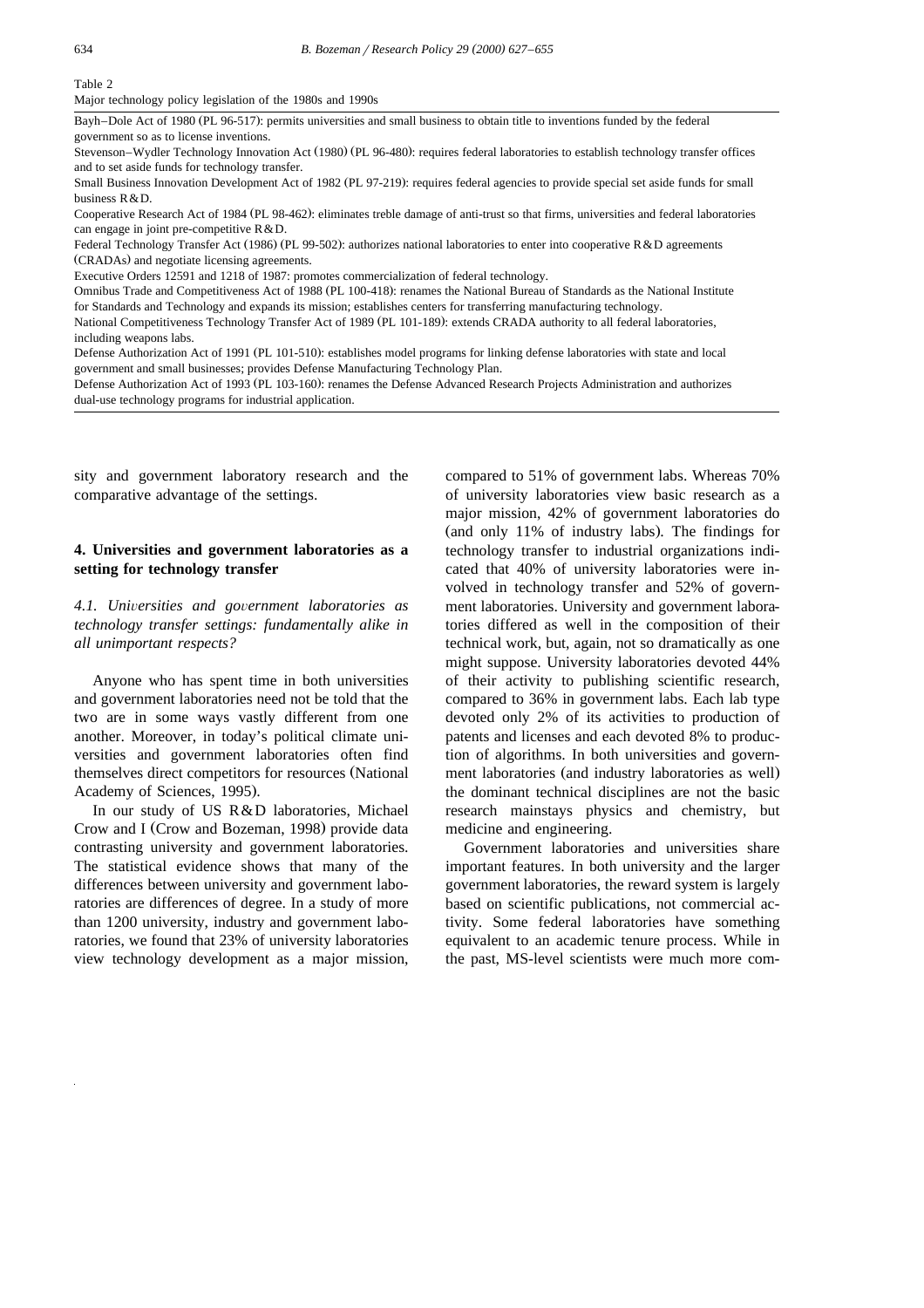mon in the federal laboratories than in universities (where they are virtually non-existent), today a PhD is a de facto requirement for employment in many federal lab positions. Federal laboratory and university scientists read the same journals, attend the same conferences and are generally well aware of one another's work. Nobel laureates can be found in relative abundance in both settings. Generally, federal laboratories are more likely to be managed hierarchically and on a departmental basis and to have more bureaucratic procedures and red tape ŽCrow and Bozeman, 1989; Bozeman and Crow, 1991b), but the work itself (if not the administration) tends to be quite similar.

Both universities and government laboratories have greatly stepped up their commercial activities during the past  $15$  years. Cohen et al.  $(1998)$  provide some recent data on universities' interaction with industry (see also Cohen et al., 1993). In the brief period between 1991 and 1993, gross royalties from 101 universities' licenses grew from US\$163 million to US\$318 million. In 1980, only 25 US universities had technology transfer offices, but by 1990 there were more than 200.

The share of university  $R & D$  supported by industry has increased. In 1970, only 2.6% of university R&D was supported by industry, but by 1990 that percentage was up to 6.9, much of it to the new university–industry  $R & D$  centers created during the past 2 decades. As of 1990, there were an estimated 1056 university–industry  $R&D$  centers (Cohen et al., 1993). Cohen et al. attribute this increase in university–industry R&D to a number of factors including provisions of the Bayh–Dole Act permitting universities to obtain patent rights from federally sponsored research, a decline in government funding for university R&D, and government programs creating such industry–university centers as the NSF Science and Technology Centers and Engineering Research Centers.

One straightforward index of industry–university technical activity is the amount of university  $R & D$ funded by government. While the federal government continues to provide the vast majority of  $R&D$ funding for universities, during the period 1991 to 1997, industry support rose 20% to US\$1.05 billion, representing 6.5% of all basic research expenditures (National Science Board, 1998b). Industry-univer-

sity collaboration increases are also indicated by the fact that 6% of all academic publications in 1995 were with industry scientists. This figure represents about 10,000 scientific and technical articles, a significant percentage of the 439,000 world-wide publications (National Science Board, 1998a). Perhaps the most noteworthy indicator of academic commercial activity is patenting and licensing. In 1982, US universities filed 458 patents, 70% by the largest 100 universities. By 1995, 1860 patents were filed by universities and the percentage by the largest 100 had gone down to 50%, indicating greater depth and breadth of patenting activities.

The commercial activities of government laboratories have grown similarly during the same period. While CRADAs are not an entirely valid measure of commercial activity or value, they do indicate technical linkages. Between 1992 and 1995, 1553 CRADAs were registered between the Department of Energy laboratories and other partners, mostly industrial firms. The Department of Defense labs, with 1001 CRADAs were also quite active (National Science Board, 1998a). Interestingly, the lowest numbers for all laboratories were in 1995, signaling a declining interest in CRADAs, perhaps as an indirect result of the election of a majority Republican Congress, largely unsympathetic to the cooperative technology policy paradigm.

# 4.2. University vs. federal laboratory: comparative *ad*Õ*antage*

The major comparative advantage of federal laboratories is their ability to perform interdisciplinary team research, always difficult at universities, organized as they are on the same disciplinary lines as they have been for the past 50 years. A second major advantage of the federal laboratories, especially the national labs, is that extremely expensive, often unique, scientific equipment and facilities are located on their premises. The ''user facilities'' at federal laboratories are designed explicitly to share resources and these user facilities can be an important instrument for technology transfer (Bozeman et al., 1999).

The most obvious advantage of universities over federal laboratories is a vitally important one students. The presence of students makes a remark-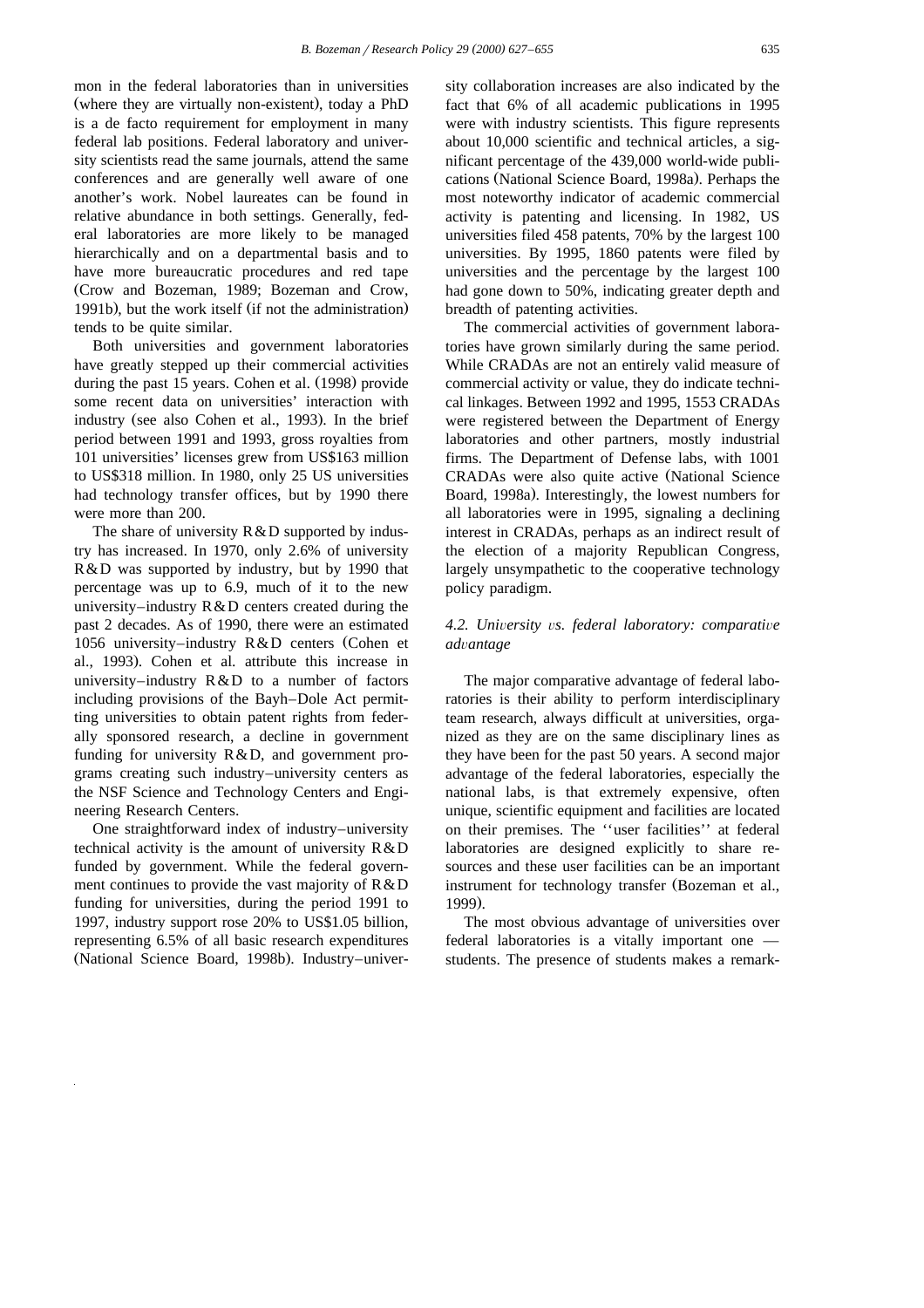able difference in the output, culture and utility of research. In recommending that federal funding for science and technology give strongest emphasis to academic institutions, the Committee on Criteria for Federal Support of Research and Development of the National Academy of Sciences (1995) (p. 20) concluded that university R&D funding supports production of ''well prepared scientists and engineers who not only will be the next generation of faculty, but who will also work productively in, and transfer technology to, industry and government''.

In our intensive case studies of basic research projects (Bozeman et al., 1999), the results for government laboratories and universities were remarkably similar *except* for the value added of students. Students are (sometimes to their disappointment) a reservoir of cheap labor supporting university research, bartering their below market wage rate for training. More important for present purposes is that students are a means of technology transfer (through postgraduate job placements) and they often provide enduring links as the social glue holding together many faculty scientists and the companies they work with. Roessner et al. (1998) found that the single most important benefit to industry from participation in the NSF Engineering Research Centers, according to the industrial participants themselves, is the ability to hire ERC students and graduates. In some cases, the vast benefits accruing from students are enjoyed by government laboratories, but chiefly at such institutions as Lawrence Berkeley Lab or Ames Laboratory, those actually located on university campuses. We shall return to this issue subsequently in a discussion of the role of ''scientific and technical human capital'' (Bozeman and Rogers, 1998a,b; Bozeman et al., forthcoming).

# **5. Contingent Effectiveness: a model for organizing the technology transfer literature**

During the past 10 years, the research on university and government technology transfer has grown enormously. To organize the literature and the



Fig. 1. Contingent Effectiveness Model of technology transfer.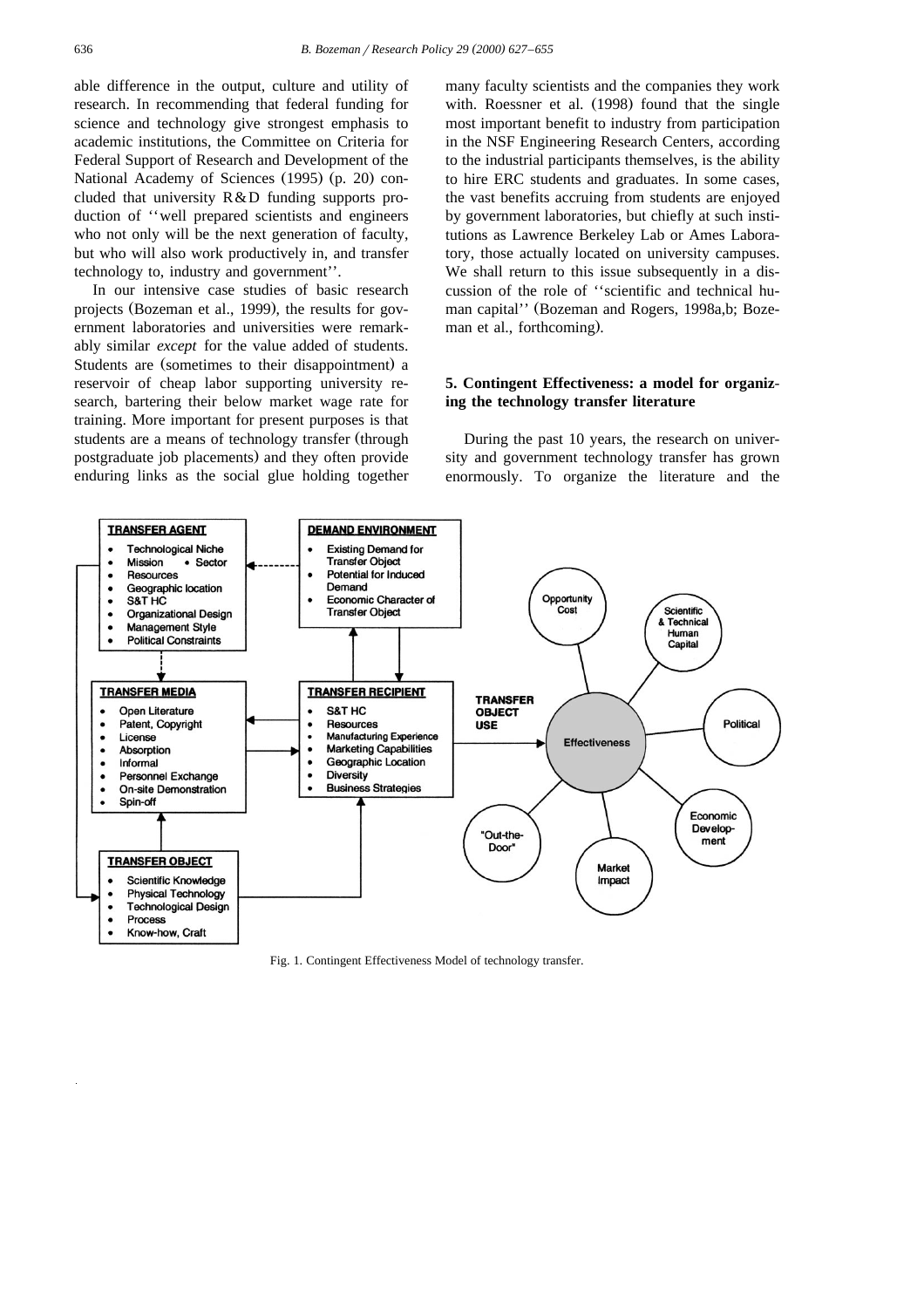| Dimension          | Focus                                | Examples                                                                 |
|--------------------|--------------------------------------|--------------------------------------------------------------------------|
| Transfer agent     | The institution or organization      | Government agency, university, private firm,                             |
|                    | seeking to transfer the technology.  | characteristics of the setting, its culture,<br>organization, personnel. |
| Transfer medium    | The vehicle, formal or informal by   | License, copyright, CRADA,                                               |
|                    | which the technology is transferred. | person-to-person, formal literature.                                     |
| Transfer object    | The content and form of what is      | Scientific knowledge, technological device,                              |
|                    | transferred, the transfer entity.    | process, know-how, and                                                   |
|                    |                                      | specific characteristics of each.                                        |
| Transfer recipient | The organization or institution      | Firm, agency, organization, consumer, informal group,                    |
|                    | receiving the transfer object.       | institution and associated characteristics.                              |
| Demand             | Factors (market and non-market)      | Price for technology, substitutability,                                  |
| environment        | pertaining to the need for the       | relation to technologies now used,                                       |
|                    | transferred object.                  | subsidy, market shelters.                                                |

Table 3 Dimensions of the Contingent Effectiveness Model

propositions flowing from it, I provide a ''Contingent Effectiveness Technology Transfer Model".<sup>2</sup> The model focuses on effectiveness, a perspective well-matched to a literature so often motivated by the search for ''what works''.

Fig. 1 presents the elements of the Contingent Effectiveness Model of technology transfer. The Contingent Effectiveness Model draws its name from its assumption that parties to technology transfer have multiple goals and effectiveness criteria. The model includes five broad dimensions determine effectiveness: (1) characteristics of the transfer agent,  $(2)$  characteristics of the transfer media,  $(3)$  characteristics of the transfer object,  $(4)$  the demand environment, and (5) characteristics of the transfer recipient. These dimensions are not entirely exhaustive but are broad enough to include most of the variables examined in studies of university and government technology transfer activities. The arrows in the model indicate relations among the dimensions (broken lines indicate weaker links). To put it sim-

ply, the model says that the impacts of technology transfer can be understood in terms of who is doing the transfer, how they are doing it, what is being transferred and to whom.

Table 3 elaborates the dimensions of the Contingent Effectiveness Model and Table 4 describes briefly the effectiveness criteria associated with the model. The major assumption of the Contingent Effectiveness Model is no single notion of effectiveness makes much sense, either theoretically or practically. Unfortunately, many studies of technology transfer never make clear what is meant by effectiveness and seem simply to assume that we all hold some unspecified unitary concept of effectiveness (see Rahm and Hansen, 1998, for an elaboration of this point). This assumption is wrong, as we have shown with both statistical (e.g., Bozeman and Coker, 1992; Coursey and Bozeman, 1992; Bozeman, 1994. and case study (e.g., Bozeman and Fellows, 1988; Bozeman et al., 1999) evidence. In recognition of the importance of effectiveness issues, Section 7 is devoted entirely to understanding technology transfer research and theory in terms of very different, even contradictory, effectiveness concepts.

# **6. Technology transfer literature: a focus on** *determinants* **of effectiveness**

Given the vastness of the technology transfer literature, even the subset of the literature on university and government technology transfer, my review

<sup>&</sup>lt;sup>2</sup> The simple organizing scheme was first developed by Bozeman and Fellows (1988) in an attempt to understand the very different outcomes from a set of technology transfer case studies; it was then tested in a set of research studies (Bozeman and Coker, 1992; Bozeman and Crow, 1991a); Michael Crow and I (Crow and Bozeman, 1998) modified the model and used it to a series of research findings from the National Comparative Research and Development Project. This version of the model is, nonetheless, considerably different than its progenitors, having included additional effectiveness categories.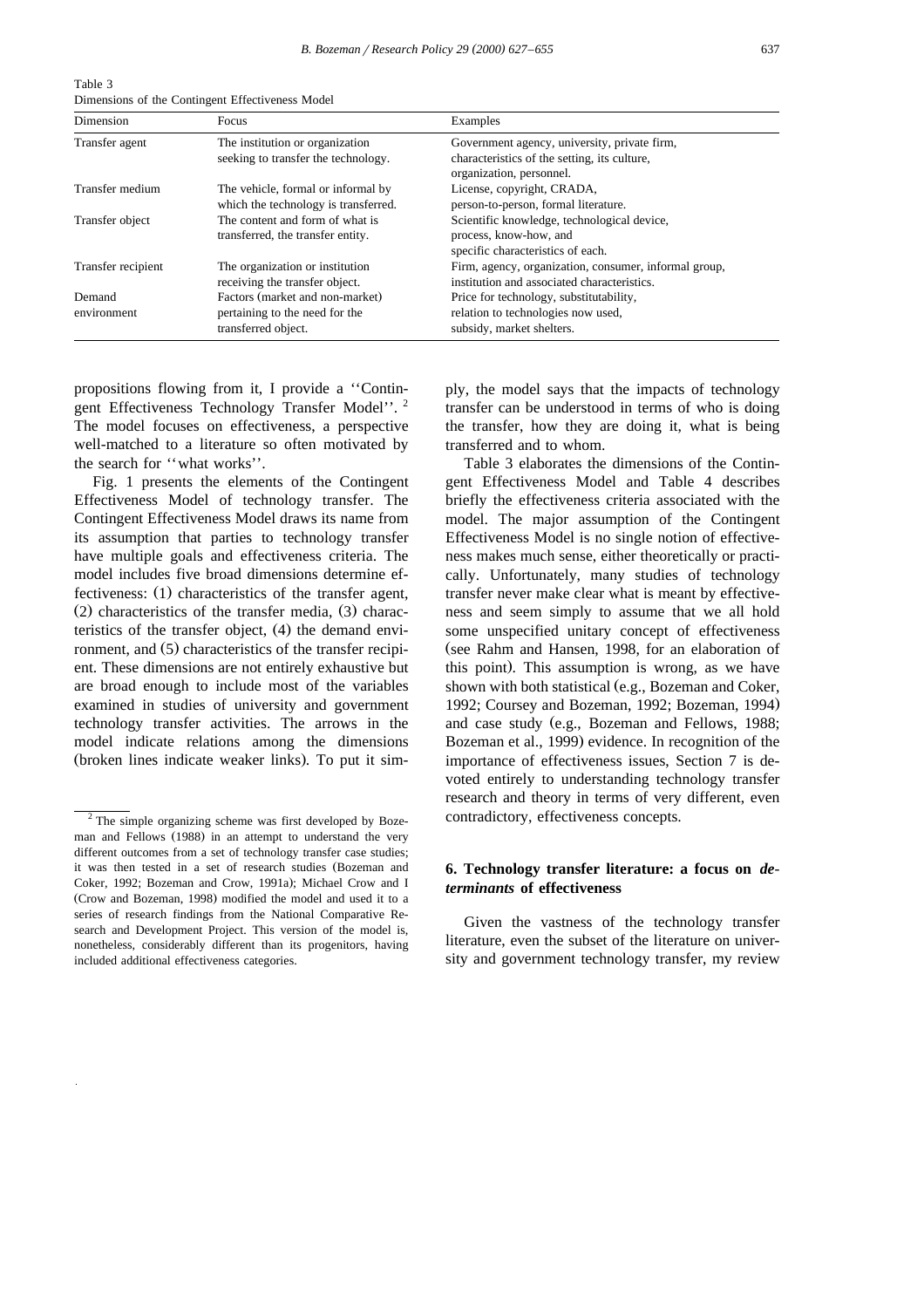|                                                       |                                                                                                                                                                                                                                          |                                                                                                                                                     | 838                                            |
|-------------------------------------------------------|------------------------------------------------------------------------------------------------------------------------------------------------------------------------------------------------------------------------------------------|-----------------------------------------------------------------------------------------------------------------------------------------------------|------------------------------------------------|
|                                                       |                                                                                                                                                                                                                                          |                                                                                                                                                     |                                                |
| Table 4<br>Technology transfer effectiveness criteria |                                                                                                                                                                                                                                          |                                                                                                                                                     |                                                |
| <b>Effectiveness</b> criterion                        | Focus                                                                                                                                                                                                                                    | Relation to research and practice                                                                                                                   |                                                |
| "Out-the-Door"                                        | Based on the fact that one organization<br>has received the technology provided by<br>another, no consideration of its impact.                                                                                                           | Extremely common in practice, uncommon as<br>an evaluation measure (except in studies measuring<br>degree of participation in technology transfer). |                                                |
| Market Impact                                         | Has the transfer resulted in a commercial impact,<br>a product, profit or market share change?                                                                                                                                           | Pervasive in both practice and research.                                                                                                            |                                                |
| Economic Development                                  | Similar to Market Impact but gauges effects on a<br>regional or national economy rather than a<br>single firm or industry.                                                                                                               | Pervasive in both practice and research.                                                                                                            | B. Bozeman / Research Policy 29 (2000) 627-655 |
| <b>Political Reward</b>                               | Based on the expectation of political reward<br>(e.g., increased funding) flowing from participation in<br>technology transfer.                                                                                                          | Pervasive in practice, rarely examined in research.                                                                                                 |                                                |
| <b>Opportunity Costs</b>                              | Examines not only alternative uses of resources but<br>also possible impacts on other (than technology transfer)<br>missions of the transfer agent or recipient.                                                                         | A concern among practitioners,<br>rarely examined except in formal benefit-cost studies.                                                            |                                                |
| Scientific and Technical<br>Human Capital             | Considers the impacts of technology transfer on the<br>enhanced scientific and technical skills, technically-relevant<br>social capital, and infrastructures (e.g., networks, users groups)<br>supporting scientific and technical work. | A concern among practitioners,<br>rarely examined in research.                                                                                      |                                                |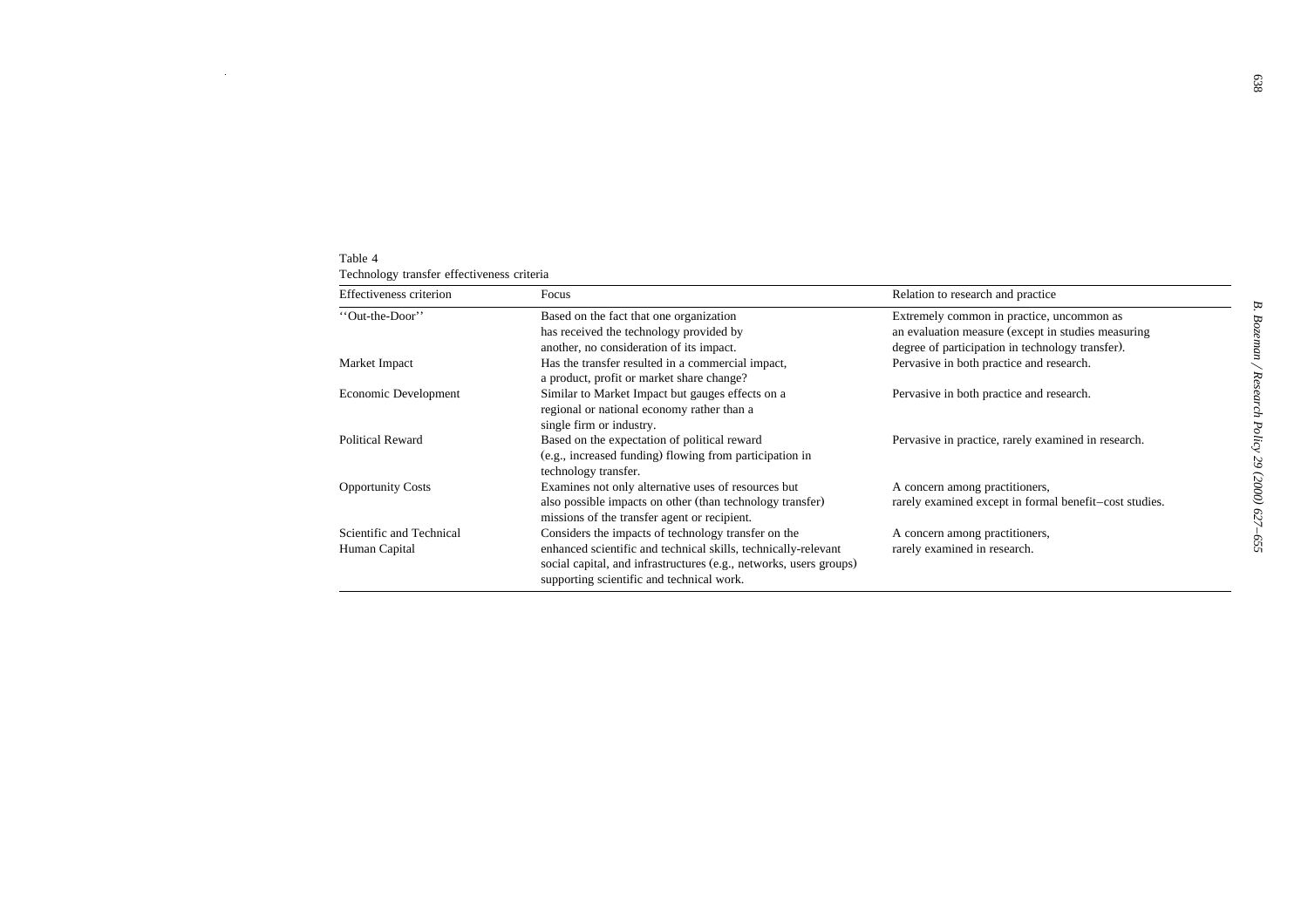emphasizes not only particularly important findings but also more recent ones. A further limitation — I focus chiefly on empirical research. Readers interested in intrasector, cross-national, conceptual and older literature should consult general reviews of the literature (e.g., Godkin, 1988; Zhao and Reisman, 1992; Geisler, 1993).

The review is organized by dimensions of the Contingent Effectiveness Model. We begin with research on the characteristics of the technology transfer agent, an issue already introduced in Section 5 pertaining to the institutional contexts of universities and government laboratories.

## *6.1. Characteristics of the transfer agent*

A broad issue in characteristics of the transfer agent is the nature of the institution, its history and culture. Indeed, a good proportion of the work on technology transfer deals with just this one question: ''How does the institutional culture of the university (government laboratory) affect its ability to conduct technology transfer?''

Much of the research on university technology transfer focuses on the culture of the university (e.g. Daniels, 1994; Larsen and Wigand, 1987), including resistance of university faculty to some of the prerequisites of proprietary work. Some studies suggest organizational and professional changes enabling closer academic and industry collaboration. Etzkowitz (1994; 1998) has conducted interview-based studies of the nature of the entrepreneurial academic scientists and the institutional culture that gives rise to ''the capitalization of knowledge''. Ertkowitz finds considerable change in the norms of academic science, resulting in an environment much more conducive to industrially relevant work. To a large extent this is due to new forms of linkage arising from externalization of industry research and various cooperative  $R & D$  organizations which have proliferated in the past decade.

A somewhat less sanguine view is taken by Lee  $(1996)$ , who conducted field interviews with faculty and administrators involved in university–industry relations and a representative survey of university faculty. He received responses from 986 faculty representing all major disciplines and a variety of university types. He found strongest support for a

faculty role in technology-based regional economic development and increasing faculty interaction with industry scientists. Faculty were much less enthusiastic about business partnerships with industry and a more market-driven university. Lee points out that university commercial activities usually do not have high yield (Feller, 1990) and often involve considerable risks. This echoes the conclusion of Rosenberg and Nelson  $(1994)$  (p. 346) that it is "ill-advised to try to get university researchers to work on specific practical problems of industry... $(u)$  niversity researchers are almost always insufficiently versed in the particulars of specific product markets to make good decisions about appropriate tradeoffs''. Lee  $(1996)$  concludes that the chief concern of his academic respondents is a ''Faustian bargain'', trading income and research support for new work norms that threaten academic integrity. Despite reservations, however, most academic respondents are willing to cross cultures and have greater, if cautious, collaboration with industry.

The motives of academics involved in technology transfer were examined by Rahm (1994) in her study of researchers in the top 100 research universities. She received responses from more than 1000 academic researchers and then distinguished between 254 ''university-bound researchers'', those not participating in technology transfer, and 759 ''spanning researchers''. The spanning researchers tend to initiate communications with firms and are much more likely to have informal links with firms. Seventy-five percent of the spanning researchers engage in consulting  $(26\%$  university-bound) and 80% of the spanning researchers have students in industry whom the contact regularly (18% for university-bound). Similarly, spanners are more likely to participate in research consortia, extension services, incubators, and cooperative R&D.

Slaughter and Rhoades (1996) focused on the university as a setting for cooperative technology development, drawing a link between competitiveness policies of the last 2 decades and changes in academic science and technology. They examined aggregate time series data and concluded that the external policy environment of cooperative technology and competitiveness is having effects on the structure of academic work, including salary distributions by field and faculty research choices and re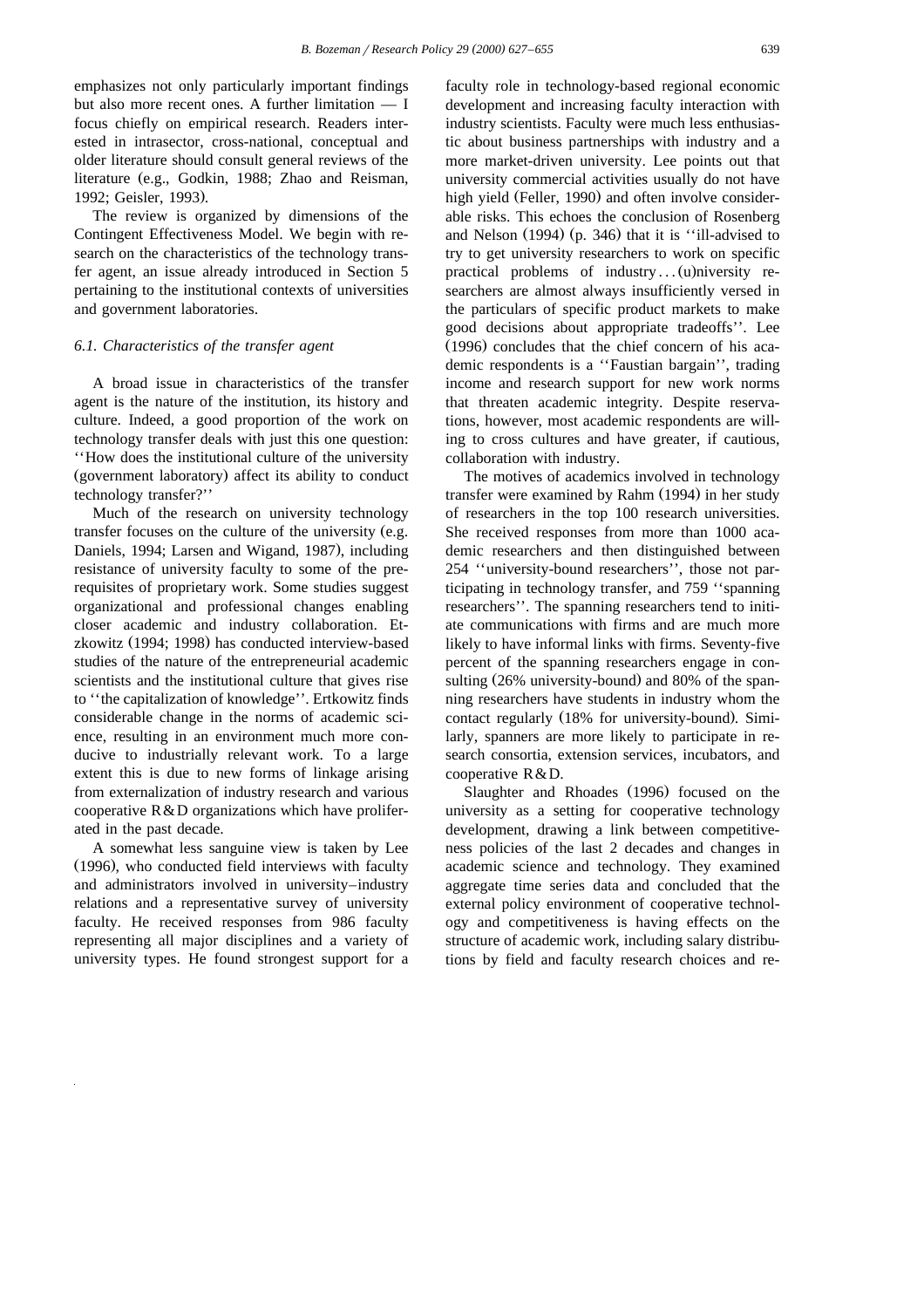wards. They suggest that the new policies are divisive for university scientists, opening up new and deep fissures between sciences and engineering and arts and letters.

Rahm et al. (1988) examined university and government laboratories' technology transfer activities and the extent to which the characteristics of the lab could explain participation in technology transfer. Focusing on questionnaire and telephone survey data from 665 respondents they found that the composition of university and government laboratories' R&D affects their technology transfer participation. Both universities and government laboratories emphasizing basic research as a mission are less likely to be involved in technology transfer (with the negative relationship being much more pronounced among government labs). Those involved in technology development are considerably more likely to be engaged in technology transfer but, again, the finding is much stronger for government labs.

For both settings, the strongest predictor of technology transfer participation was having a diversity of research missions. Those who were narrowly focused, regardless of the nature of the focus, were less likely to be engaged in technology transfer than those laboratories with diverse, multiple missions. For government laboratories, a focus on scientific articles was associated negatively with technology transfer participation (no association was found for university labs).

In a later study based on survey data from 189 government laboratories, Bozeman and Coker (1992). found that three different types of effectiveness related to the attributes of the transfer agent, but in different ways. Number of licenses related chiefly to the size of the lab; getting technologies out the door was best explained in terms of the missions of the laboratories and the composition of their R&D; Market Impact, measured in terms of commercialized technology, was best explained by research diversity and degree of commercial orientation of the lab.

The geographic location of the transfer agent may in some instances be important. While one study found very little relationship between nearly 100 government laboratories' geographic location and their success in technology transfer (Coker, 1994), geography may determine destiny in some important

ways. For example, a study of federal laboratories in New Mexico (Radosevich, 1995) found a significant shortage of risk capital. Arguably, geographic location is in that case only indirectly related to technology transfer success, but as a general factor may take on some importance.

#### *6.2. Characteristics of the transfer media*

One transfer medium recently prominent in the literature, because recently prominent in public policy, is the CRADA. Since the passage of the Federal Technology Transfer Act, the US multiprogram, national laboratories, among others, have been permitted to develop cooperative research agreements and to negotiate licenses. In 1989, the National Competitiveness Technology Transfer Act extended that authority to the weapons laboratories. One of the latest efforts to study the effects of CRADAs is the study of Ham and Mowery (1998) of Lawrence Livermore National Laboratory CRADAs. Ham and Mowery focused on five CRADA cases based on diverse technologies, including, for example, improving the recording density of disk drive heads and commercializing high-precision amplifiers. The projects had considerable range in size (less than US\$250,000 to more than US\$20 million) and varied from 14 to 48 months in duration. In assessing the success (Market Impact criteria) of the CRADA projects, Ham and Mowery found several transfer agent characteristics fundamental to success including degree of budgetary and managerial flexibility of the projects, the commitment and interaction of the collaborating parties, the laboratory researchers' familiarity with the firm's needs. With respect to transfer recipient characteristics, the firm's ability to absorb and apply the results of the collaboration proved to be of great importance.

In their conclusions, Ham and Mowery argue persuasively that quantitative estimates of the direct benefits of these CRADA-based projects is ''unreliable and distorted''. One of the reasons why Ham and Mowery are less sanguine about direct quantitative estimates of benefits is that most of the benefits accruing are ''indirect and generic''. Thus, the transfer recipients indicated that ''the CRADA contributed to their overall technical capabilities, rather than benefiting any single product"  $(p. 670)$  and the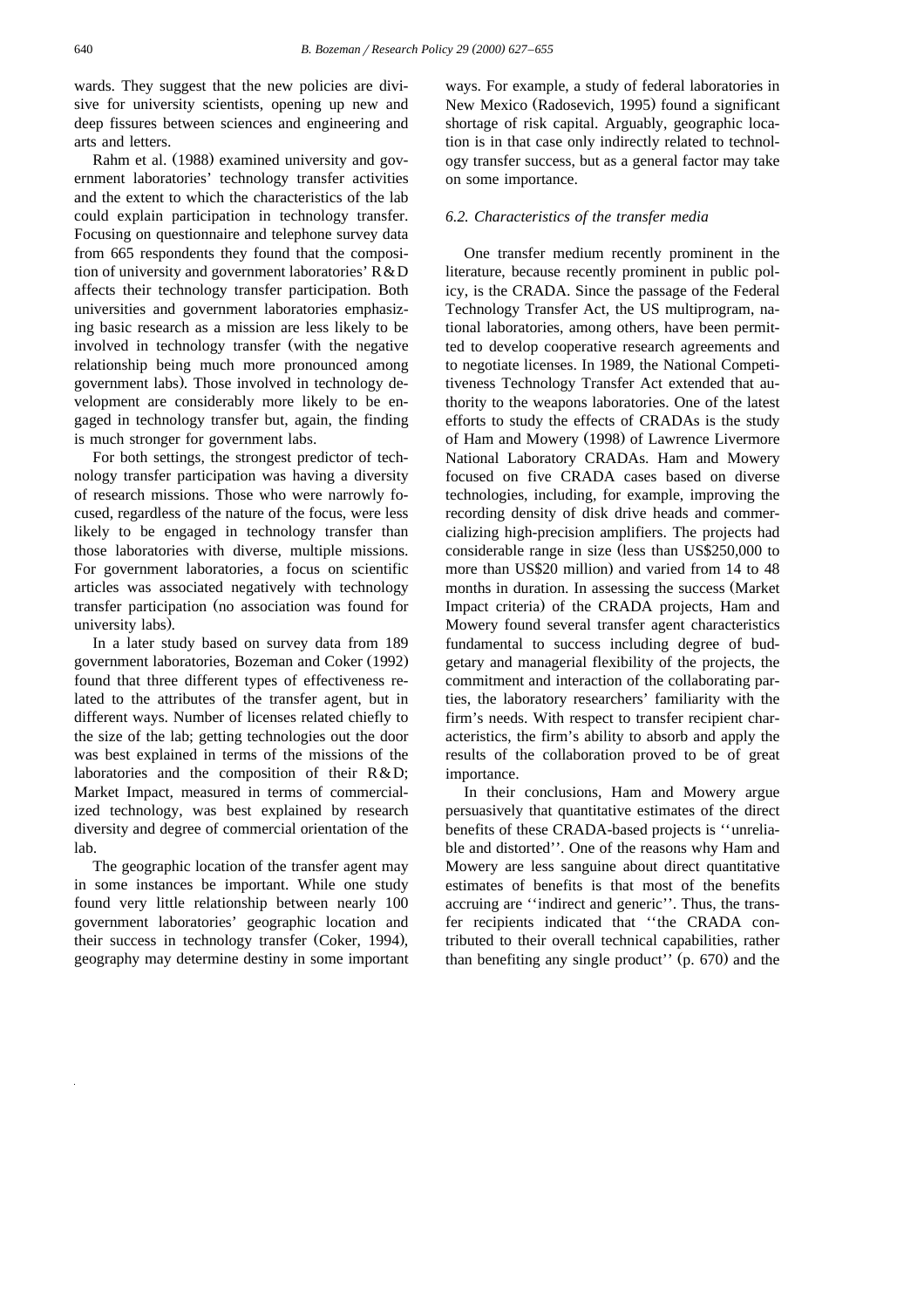chief benefit to the government lab was improved ability to assess the technical needs of potential commercial partners.

From an effectiveness standpoint, the findings of Ham and Mowery about the indirect benefits of CRADAs can be viewed as asserting the importance of the Scientific and Technical Human Capital criterion. These findings echo other studies of cooperative  $R&D$  (e.g., Roessner, 1993; Autio and Laamanen, 1995; Feller and Roessner, 1995; Bozeman and Rogers, 1998a,b). (For a contrasting view see Rogers et al. (1998) who found companies to be chiefly interested in obtaining new technology..

In another recent study (Rogers et al., 1998) of CRADAs, the chief obstacle to effectiveness was the lack of symmetry between the organizational cultures of the federal laboratory and its CRADA partners. Questionaires were mailed (Eto et al., 1995) to the participants in each of Los Alamos National Laboratory's 117 CRADAs in place in 1995, CRADAs valued at US\$293 million. They received responses from half the CRADA partners as well as 54% of the federal laboratory personnel active in the CRADAs. Obstacles to the effectiveness of the CRADAs included the length of time taken for CRADAs and the maze of required government bureaucratic procedures. These findings are similar to a study (Gibson et al., 1995) of CRADAs developed at Oak Ridge National Laboratory.

In an earlier study, Berman (1994) examined the impact of CRADAs signed between November 1992 and January 1993. Based on 40 telephone interviews with technology transfer managers at 11 federal laboratories, he found that the major barriers to the effectiveness of CRADAs included industry's lack of familiarity with the technical work at federal laboratories and inadequate federal funding for cooperative R&D. Legal barriers to negotiating CRADAS centered on US manufacturing preference laws, product liability, fair access and intellectual property.

One of the more comprehensive studies of transfer media is the survey of Roessner  $(1993)$  of 68 firms which belong to the Industrial Research Institute. In examining firms' interactions with federal laboratories, he considered a wide variety of interactions including contract research, cooperative research, workshops, licensing, sponsored research, technical consultation, employee exchanges, use of lab facilities, lab visits and formal information dissemination through publications. By far the most important category of interaction was contract research, followed by cooperative research. Few valued licensing and more formal interactions.

Another transfer medium that has received a good deal of attention during the past decade is the  $R&D$ consortium (e.g., Smilor and Gibson, 1991; Watkins, 1991). CRADAs are in some ways similar to consortia but are generally less institutionalized, involve fewer parties and are more likely to include proprietary agreements. Aldrich et al.  $(1998)$  studied  $R & D$ consortia in the US and Japan, gathering data from 39 US and 54 Japanese multiform R&D consortia which included, respectively, 1801 US members and 1647 Japanese members. The chief factors associated with degree of information exchange, the authors' focus, were patterns of interorganizational relations and internal diversity of the consortia. However, their model explained results for US consortia much better than for Japanese ones.

Another institutional medium for technology transfer, one that has received somewhat less attention among empirical researchers, is the science park. Felsenstein (1994) provided one of the more important recent studies, comparing 160 high-technology firms in Israel, some located in science parks, some not. The chief finding was that location in a science park seems to provide no direct contribution to innovation but does confer status and prestige and these indirectly promote technology transfer and information flows.

The role of human capital and training in technology transfer is becoming more widely recognized. This medium for technology transfer arises in a variety of ways including, among others, directed training aimed specifically at managing technology transfer (Grosse, 1996), use of consultants (Bessant and Rush, 1995), training of students, especially relocating international students (Nataraajan and Chawla, 1994), personnel exchange or secondment (Hicks, 1993) and, of course, informal relations among bench level scientists (Bozeman et al., 1995).

A general issue pertaining to transfer media, is the influence of intellectual property policies. Consideration of intellectual property law, patents and patent law is beyond the scope of this review. A textbooklength treatment would be required just to consider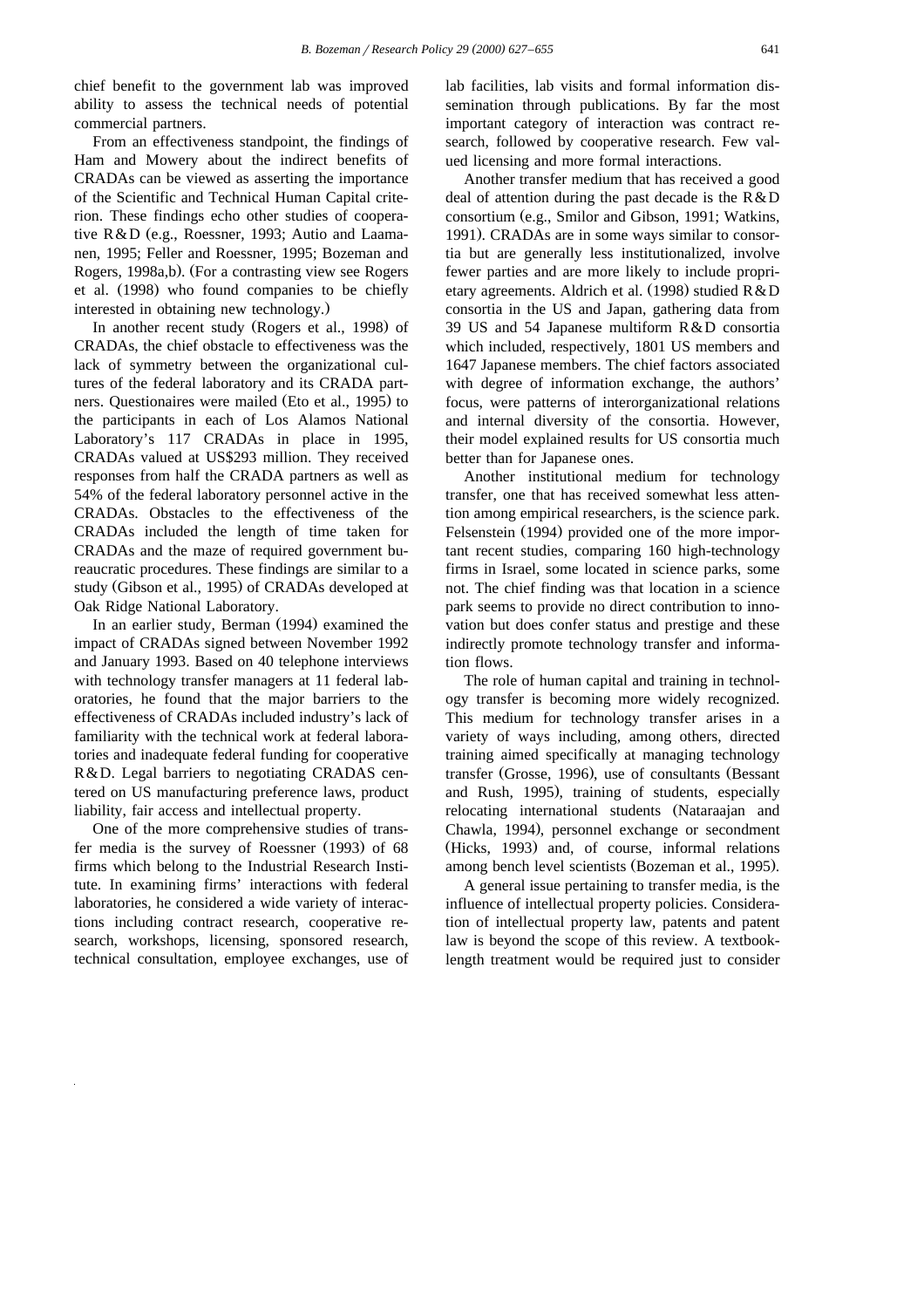the most important case law. One recent study is particularly relevant, however, as it pertains directly. Powell and Owen-Smith (1998) examined the role of intellectual property in the life sciences and the transformation of universities. They argue that there is an increasing blurring of the division of labor between industry and academia. One result is increased politicization of government research funding and, particularly, a more intense competition among universities.

## *6.3. Characteristics of the transfer object*

One of the most common distinctions in the literature is between knowledge transfer and technology transfer (Gilbert and Cordeyhayes, 1996). If we classify knowledge transfer as ''scientific knowledge used by scientists to further science'' and technology transfer as ''scientific knowledge used by scientists and others in new applications'', then it is the latter that has received most of the attention in the technology transfer literature.

Increasingly, researchers and theorists have shown an interest in the transfer of ''tacit knowledge''. Grant and Gregory (1997) analyzed case studies of manufacturing technology transfer and the role of tacit knowledge and conclude that the extent of transfer of tacit knowledge often has a major impact on the effectiveness of manufacturing technology transfer. In his study of collaboration among Japanese and British high technology firms, Lam (1997) uses the concept of tacit knowledge in a cultural context, examining its role in mediating friction that occurs as the Japanese ''organizational'' model of R&D comes into conflict with the British ''professional'' model.

Among the many categories of transfer object, one enduring focus has been on commercializable products. To what extent do the transfer objects achieve commercialization and what is their rate of commercial success? With respect to federal laboratory–industry interactions, considerable evidence (Roessner, 1993; Roessner and Bean, 1994; Bozeman and Crow, 1990; Bozeman et al., 1995; Geisler and Clements, 1995) indicates that a minority of interactions are motivated by the prospect of directly realized commercial products and that relatively few projects actually result in the company's commercialization of technology transferred to the company. But let us consider results for those companies that do develop and market technological products or processes.

In their study of 219 federal laboratory–industry technical interactions, Bozeman et al. (1995) found that about 22% resulted in a product brought to market. Subsequent studies (Bozeman, 1997; Crow and Bozeman, 1998) using the same found companies marketing products as a result of their federal laboratory interactions were both younger and smaller, substantially so, than the others in the data set. Projects were more likely to lead to a commercialized product if they were initiated by either the companies' R&D managers or by top managers in the company. Projects developed by bench level scientists, lab directors or, in most instances, federal laboratory personnel, were no more (or less) likely to lead to commercial results. Interestingly, but consistent with findings about the importance of indirect benefits (Roessner and Bean, 1994; Ham and Mowery, 1998), the companies commercializing the results of their cooperative projects reported levels of economic benefit lower than other participants. The only set of respondents reporting both low economic benefit and regret at ever becoming involved were the small percentage who set out, as a primary motive, to develop commercial technology and failed.

One way of categorizing transfer objects is in terms of their sector of application, including military vs. civilian. Studies of ''dual-use'' technology (Watkins, 1990) generally focus on the features of technology (or other transfer objects) for application in both the military and civilian sectors. Cowan and Foray (1995) suggest a strong interaction among sector of use, process vs. product technology and types of learning required for deploying a technology. They hypothesize that knowledge of the life cycles of technologies affects strongly the ''dualuse" utility of the technology. Molas-Gallart (1997) provides a typology useful in assessing the appropriateness of technology for dual use. He distinguishes among actors (single unit transfer or two or more units) and modes (adaptation required or not) and concludes that each requires different transfer strategies.

One characteristic of transfer objects that has received some attention is the composition of  $R & D$ ,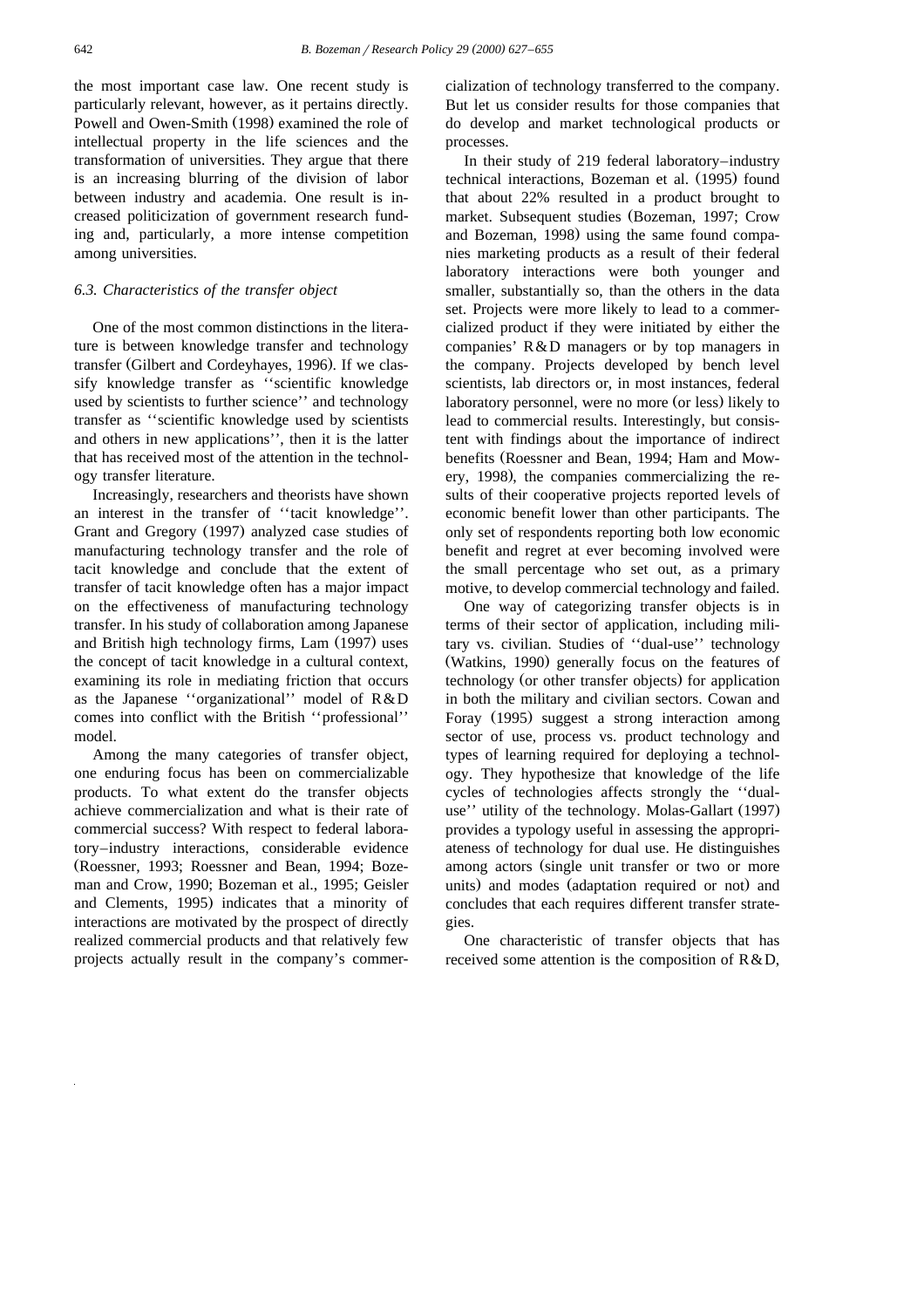the transfer object's position on the basic researchdeveloped technology scale. Particularly there has been concern about the extent to which basic research is a fruitful transfer object. In a case study of industrial innovation at CERN, Hameri (1996) concludes that well-organized, highly focused interaction with industry is a prerequisite for technology transfer from basic research. Rogers and Bozeman  $(1997)$ , focusing on 219 federal laboratory–industry partnerships, most involving basic research, found that, compared to all projects, the ones involving basic research had higher costs but also a greater likelihood of yielding a commercial technology project. Findings for a set of case studies yielded quite similar results (Bozeman et al., 1999).

#### *6.4. Characteristics of the demand en*Õ*ironment*

Market failure has a different meaning in a government policy context, even when government policies are directed at stimulating technology infrastructure and economic development (Feller, 1987, 1997). The usual stereotype of demand for technology is either market-push or market-pull. But often nonmarket forces shape demand. Dalpe et al. (1992) examined the role of the public sector as the first user of technological innovations. In examining Canadian innovations, they found that 25% of those inventions received their first application in the public sector and concluded that insufficient attention has been given to the public sector's role in shaping demand and markets for technology. Moon and Bretschneider (1997) have focused on innovation demand in the public sector and found that the government broker role is much more effective when government managers take an active role. Bobrowksi and Bretshneider  $(1994)$ , in a study of a state government technology development agency, found that co-funding is a particularly helpful strategy that a state agency can use to induce demand.

In a study focusing on the flow of scientific knowledge from a university to small and medium enterprises Italy, Azzone and Maccarrone (1997) argue that the changeability of demand, both type and extent, for new technologies requires a ''flexible infrastructure'' rather than a set of fixed, institutionalized resources. Their study of technology transfer in the biomedical industry suggests that the critical mass of demands for technologies and technical competencies is a major factor in determining market impact technology transfer success.

The question of market-''push'' or -''pull'' has clear strategic implications for technology transfer effectiveness (Gander, 1986). Piper and Naghshpour (1996) argue that many public sector technology transfer practitioners tend to assume market-pull and take an ''if we build it they will come'' approach. They argue for a strong market-push approach, adapting contemporary marketing approaches to government efforts to diffuse technology. Focusing on technology transfer from defense laboratories, Spivey et al. (1997) found that defense laboratories tend to employ technology push in transferring technology to civilian use but market-pull when technology is transitioned to defense operations and field agencies.

# *6.5. Characteristics of the transfer recipient*

One of the most important considerations in assessing the effects of the transfer recipient on transfer success is whether the recipient is a government agency, non-profit organization or a business. While most of the technology transfer literature assumes that businesses are the recipient, there is a well-developed literature (e.g., Bozeman et al., 1978; Lambright, 1979; Doctors, 1981) focusing on transfer of technology to government users.

Research comparing directly business and nonprofit or government technology recipients consistently finds marked differences in process, barriers to effectiveness and, indeed, definitions of effectiveness. Kingsley and Farmer (1997) and Kingsley et al.  $(1996)$  found in their in-depth case studies of 31 state government energy R&D technology development and transfer projects that public regulations often strongly affected technology transfer, generally encouraging it. They also found that when technology partners were sets of government agencies (e.g., energy agencies and transportation agencies) there was a high incidence of successful transfer.

One of the most basic questions about characteristics of the transfer recipient is what type of organization becomes involved as a technology transfer partner. A good deal of information exists on this point. Roessner (1993) found that interest in working with federal laboratories increased as companies' own internal R&D support decreases. In another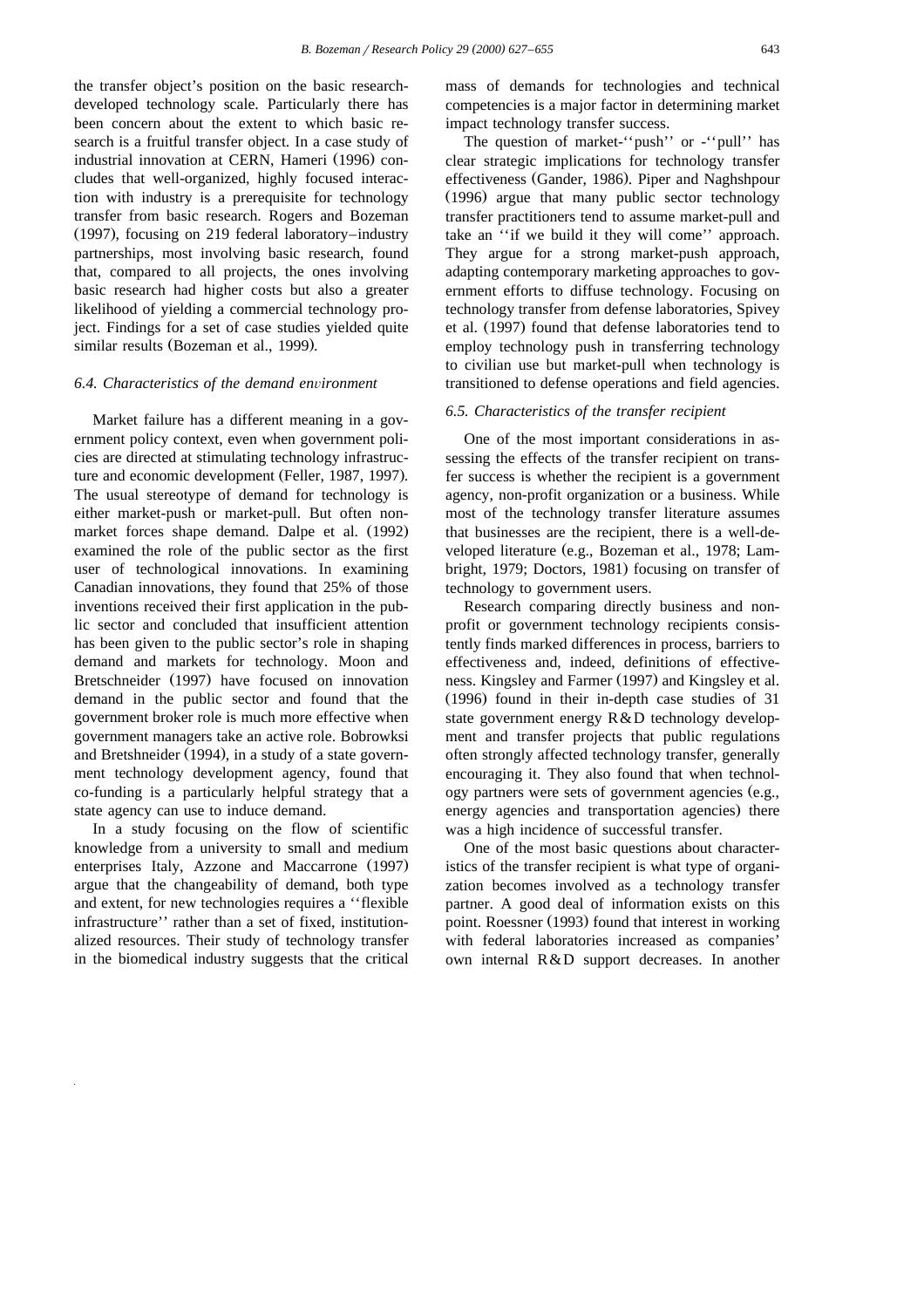study, Roessner and Bean (1991; 1994) found that companies with more experience with federal laboratories tended to be larger in terms of budgets and personnel, they were motivated by access to unique technical resources available at the laboratory and they were, in general, more active in acquiring external technical information from a variety of sources, including universities. These findings compliment those of Papadakis (1992) who examined 219 industry–federal laboratory technical partnerships. Another study (Geisler and Clements, 1995) found that companies are generally more interested in the technical expertise, resources and knowledge found in federal laboratories than in discrete products or licenses.

Roessner and Wise (1994) interviewed companies' research directors and chief technical officers about sources of external technical knowledge and found that universities fared considerably better than federal laboratories or other firms, ranking first among companies with R&D budgets in excess of US\$500 million. In that same group, federal laboratories were valued less highly than other firms, private databases and R&D consortia. With respect to sources of technical knowledge for new products and production processes, respondents rated in-house R&D as most important, with universities and government agencies being ranked well below such sources as customers, competitors, suppliers and consultants. The results suggest that the cooperative technology policy paradigm has begun to take hold for the largest, R&D intensive companies but less so for small and medium enterprises.

Harmon et al.  $(1997)$  set out to determine whether the size of firms involved in university-initiated technology transfer related either to activity or effectiveness. Focusing on 23 different technologies developed at the University of Minnesota from 1983 to 1993, the authors found that business firms involved in transfers could be placed into several groups including, established firms, recently created new ventures or a new company created explicitly to develop and market the transfer object. More than half of the transfers were to large companies that were using the technology to extend existing product lines. In eight cases the recipients were small firms and in three cases recipients were venture capital firms. The remainder were new firms created by the university scientists and inventors seeking to develop and commercialize the transfer object begun at the university; in only four cases did the firms have no prior relationship with the university.

#### **7. Conclusions: technology transfer effectiveness**

In this concluding section, the effectiveness criteria of the Contingent Effectiveness Model are used to structure an analysis of the strengths and weaknesses of technology transfer research and theory. Table 5 provides a summary of the effectiveness criteria, key questions, theory base and illustrative studies.

## *7.1. ''Out-the-door'' criterion for technology transfer effecti*Õ*eness*

The Out-the-Door criterion, if it has any theory basis at all, is rooted in the closed model of bureaucracy — when a bureaucratic superior exercises authority, the bureaucrat obeys or at least gives the semblance of obeying. The assumption of the Outthe-Door criterion is that transfer itself equates with success. According this criterion, the organization participates in technology transfer either reflexively or because there is a directive to do so, but there is not particular regard for the impacts of technology transfer.

Despite the fact that the Out-the-Door criterion entails perfunctory response to external pressures, an understanding of this criterion is vital to any evaluation of university or government laboratory-based technology transfer. In interviews conducted during the past 15 years (e.g., Bozeman and Fellows, 1988; Crow, 1988; Crow and Bozeman, 1987, 1998), the answer to the question ''what motivates your technology transfer activity'' quite often was ''we were told to''. That same response often explained much about increases in CRADA signings.

In short, much public sector technology transfer activity, particularly from the period of the mid-1980s to the early 1990s, was a direct result of formal mandates, not a bottom-up change in the way of doing business. The Stevenson–Wydler Act required establishing technology transfer offices and the setting aside of 0.05% of research budgets for technology transfer. Many laboratories did not quickly comply (US General Accounting Office, 1989), but later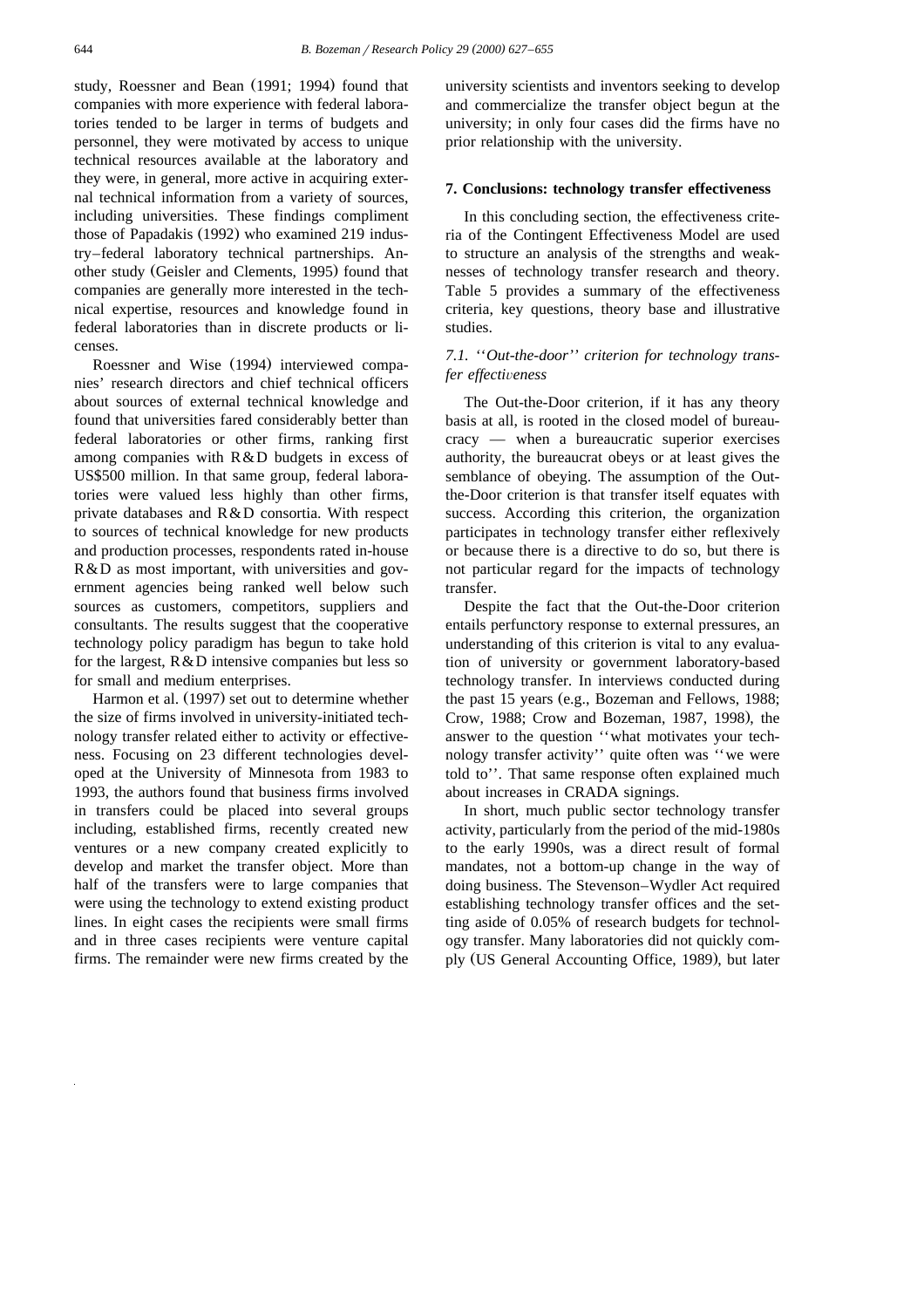| ļ                |
|------------------|
| しくく              |
| TERM UP OFF<br>j |
| ١                |
| I<br>᠈<br>ï      |
| しくく              |
| í<br>١<br>ì      |

Table 5 Technology transfer effectiveness criteria

| Effectiveness criterion | Key question                                                      | Theory base                     | Major advantage and disadvantage                                 |
|-------------------------|-------------------------------------------------------------------|---------------------------------|------------------------------------------------------------------|
| "Out-the-Door"          | Was technology                                                    | Atheoretical or classical       | Advantage: Does not hold transfer agent accountable for factors  |
|                         | transferred?                                                      | organization theory             | that may be beyond control.                                      |
|                         |                                                                   |                                 | Disadvantage: Encourage cynicism and                             |
|                         |                                                                   |                                 | focus on activity rather than outcome.                           |
| Market Impact           | Did the transferred technology                                    | Microeconomics of the           | Advantage: Focuses on a key feature of technology transfer.      |
|                         | have an impact on the firm's                                      | firm                            | Disadvantage: Ignores important public sector                    |
|                         | sales or profitability?                                           |                                 | and non-profit transfer; must accommodate market failure issues. |
| Economic                | Did technology transfer efforts lead                              | Regional science and            | Advantage: Appropriate to public sponsorship,                    |
| Development             | to regional economic development?                                 | public finance theory.          | focus on results to taxpayer.                                    |
|                         |                                                                   |                                 | Disadvantage: Evaluation almost                                  |
|                         |                                                                   |                                 | always requires unrealistic assumptions.                         |
| Political               | Did the technology agent or recipient                             | Political exchange theory,      | Advantage: Realistic.                                            |
|                         | benefit politically from participation in<br>technology transfer? | bureaucratic politics models    | Disadvantage: Does not yield to systematic evaluation.           |
| <b>Opportunity Cost</b> | What was the impact of technology                                 | Political economy,              | Advantage: Takes into account                                    |
|                         | transfer on alternative uses of the                               | cost-benefit analysis,          | foregone opportunities, especially                               |
|                         | resources?                                                        | public choice                   | alternative uses for scientific and                              |
|                         |                                                                   |                                 | technical resources.                                             |
|                         |                                                                   |                                 | Disadvantage: Difficult to measure,                              |
|                         |                                                                   |                                 | entails dealing with the "counterfactual"                        |
| Scientific and          | Did technology transfer activity                                  | Social capital theory           | Advantage: Treats technology transfer and                        |
| <b>Technical Human</b>  | lead to an increment in capacity to                               | (sociology, political science), | technical activity as an overhead investment.                    |
| Capital                 | perform and use research?                                         | human capital theory            | Disadvantage: Not easy to equate                                 |
|                         |                                                                   | (economics)                     | inputs and outputs.                                              |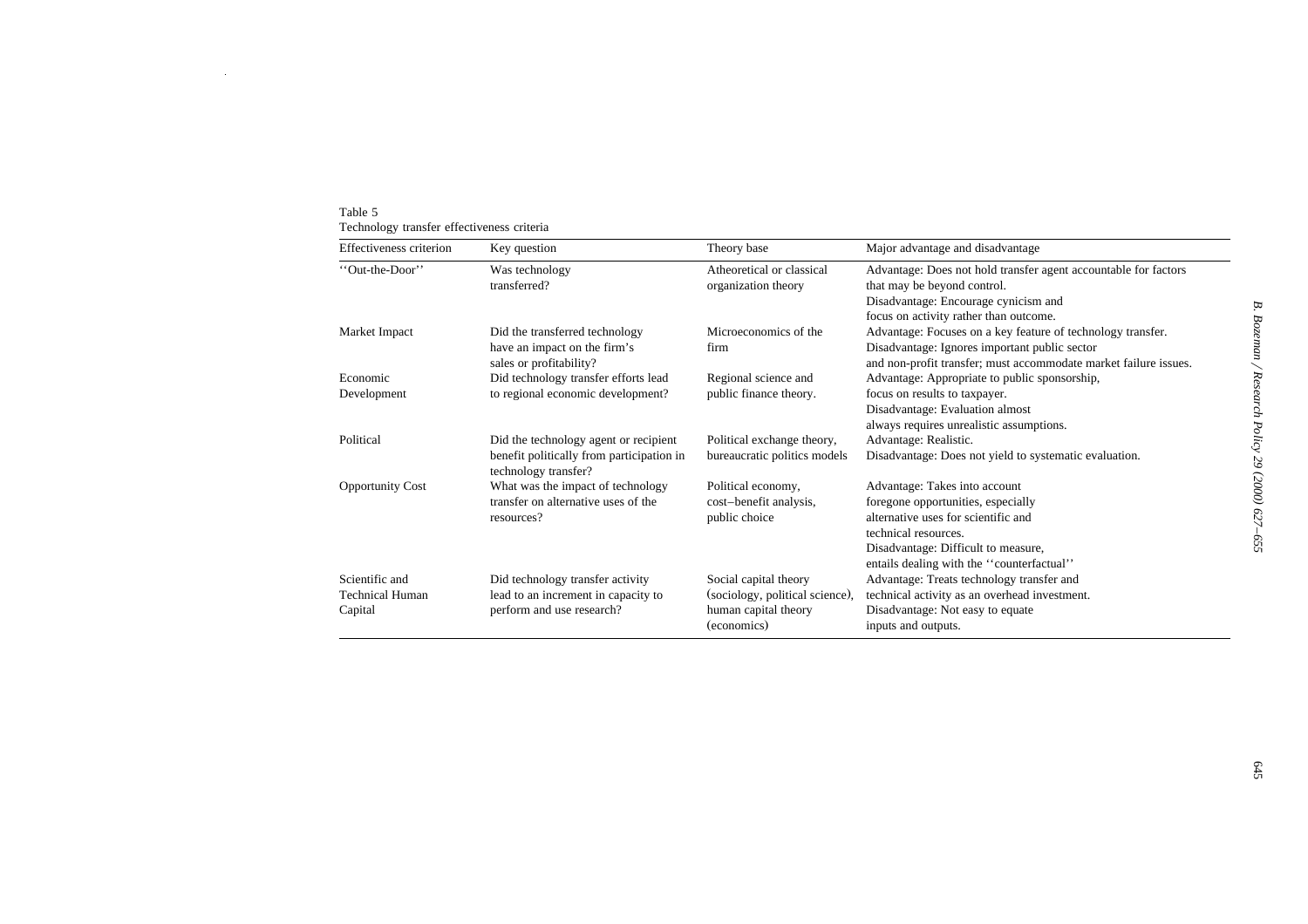studies (e.g., Bozeman et al., 1995) found widespread compliance.

One reason the Out-the-Door criterion is likely to take on even more importance than in the past is the increased concern for quantitative demonstration of results. In the US, the Government Performance and Results Act (GPRA) (US Congress, 1993) has contributed in part to the ''metric mania'' now gripping the US federal bureaucracy. Federal agencies involved in performing or funding science and technology are even more wary than other federal bureaucrats subject to GPRA. They feel their activities, few of which have near term pay-off, are difficult to measure and evaluate. The US General Accounting Office agrees. A recent report (US General Accounting Office, 1997) observed,

(E) xperts in research measurement have tried for years to develop indicators that would provide a measure of results of R&D. However, the very nature of the innovation process makes measuring the performance of science-related projects difficult. For example, a wide range of factors determine if and when a particular R&D project will result in commercial or other benefits. It can also take many years for a research project to achieve results.

Certainly the notion that the approximately US\$70 billion the US federal government spends on R&D (including about US\$15 billion at universities) (National Science Board, 1998a, p. A-160) should be subject to systematic planning and evaluation is difficult to contest. Nor is the requirement for the submission of performance indicators to accompany the performance plans an unreasonable one, especially since there is considerable latitude in choice of measures (Cozzens, 1995; Cozzens et al., 1994). But research and technology transfer institutions are in one respect not much different than other organizations — when they are being evaluated they reach for indicators that are easy to find and not easy to interpret negatively. The number of licenses, the number of CRADAs signed and other such straightforward counts meet the joint criteria of ease and innocuousness.

Aside from the need to understand motives in science bureaucracies, there is another respect in

which the Out-the-Door criterion is important: it also has the advantage of basing the evaluation criterion on factors largely under the lab's control. Some would say that the lab is at least partly culpable if it transfers technologies to companies who have inadequate capital, manufacturing ability, or market savvy to make a good technology into a good, profitable product. But that is a high standard and requires market forecasting expertise in short supply at the federal laboratories (Piper and Naghshpour, 1996) and universities (Rosenberg and Nelson, 1994; Harmon et al., 1997). The public policy argument of the Out-the-Door criterion is that it is the university or government laboratory's job to create technologies or applied research attractive to industry, but it is industry's job to make them work in the marketplace. In the wake of GPRA and other evaluation initiatives, this argument may no longer fly.

# 7.2. Market Impact and Economic Development cri*teria for technology transfer effectiveness*

The objectives and the rhetoric of the cooperative technology policy paradigm centers on a Market Impact and its close conceptual cousin, Economic Development. The Market Impact criterion, as the name implies, assesses effectiveness according to the commercial success of the transferred technology or information. The Economic Development criterion is quite similar but written on the broader canvas of regional, and sometimes national, economic growth. Generally, Market Impact pertains to a single firm or just a few firms, but much technology transfer, especially that undertaken by universities and government agencies, is rationalized by broader economic multipliers assumed to flow from technology transfer.

The advantage of these criteria is a richer notion of success. In most instances (public sector technology transfer excepted) there is little appeal to technology transfer that proves commercially and instrumentally barren. An important problem with Market Impact and, especially, Economic Development criteria is misattribution of success and poor understanding failures. If a particular instance of transfer is not commercially successful, is it because the product or process transferred is of limited value, because the transferring agent has not taken the actions necessary to ensure its success, or because of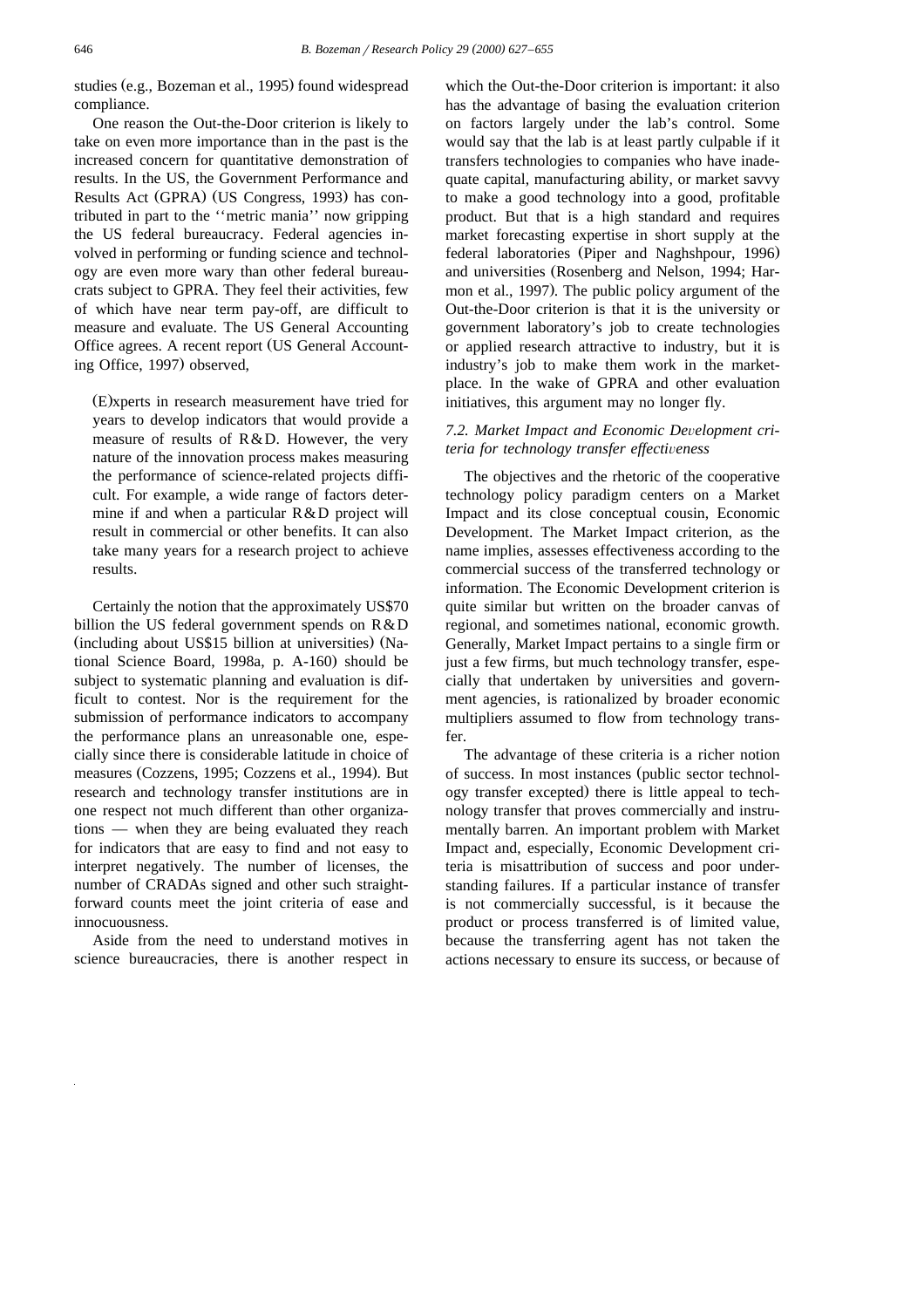the recipient organization's problems in development, manufacture, marketing, or strategy? Either market-oriented criterion can lead to enormous boundary-setting problems. If a new drill bit project enables deeper drilling, opening up North Sea oil exploration (Link, 1995), how much does one credit the project and prior science? How quickly would the technology have developed if not for the project? Most important, if a US developed technology provides great benefits abroad, what does that do to the accounting?

Despite analytical and evaluation difficulties, Market Impact and Economic Development criteria are in most instances the acid test of technology transfer. The cooperative technology policy paradigm is rationalized in terms of its potential to contribute to competitiveness and, thus, technology transfer with little market result has no place in the paradigm.

During the past decade, many evaluation studies have been produced using either Market Impact or Economic Development criteria, or both. While many of these evaluations have yielded quite positive results, there is an emerging consensus that university and federal laboratory technology transfer have only modest potential for creating new jobs or new businesses. Bozeman et al. (Bozeman, 1994, 1997; Bozeman et al., 1995, 1999; Crow and Bozeman, 1998. and Roessner et al. (Roessner and Bean, 1991; Feller and Roessner, 1995) provide consistent evidence from different data sources that federal laboratory partnerships yield a great deal of value in the transfer of knowledge and, sometimes, physical technologies; they enhance greatly the scientific and technical human capital available to the recipient; they contribute to the recipients' store of ''know-how'', and they put the technology agent more in touch with user needs. There is little direct evidence for federal laboratory–industry partnerships as a wellspring of jobs or new businesses.

Similarly, findings for universities suggest that businesses are created, economic development wealth is generated, but these are not the chief benefits. In their in-depth review of 23 technologies transferred from the University of Minnesota, Harmon et al.  $(1997)$  (p. 432) note that "policymakers should proceed with caution before accepting a notion that new or high technology firms will create significant numbers of new jobs or have substantial immediate economic impact''. This does not imply, however, that such partnerships have little long-range benefit. As Harmon et al. (1997) (p. 432) note:

(T) he history of science proves that thousands of small, incremental advances are necessary to set the stage for major advances in scientific thinking and discovery — Einstein spoke of standing on the shoulders of giants. It is likely that the commercial and economic benefits provided by the advancement of science appear in a similar pattern. Thousands of small companies, selling products based on modest technological advances, may be necessary to create the conditions conducive to a smaller number of companies expanding into large firms based on more revolutionary technological advances.

A curious finding from the study of Bozeman et al. (1995) of federal laboratory–industry partnerships may reflect just this point. Among the 219 partnerships (mostly cooperative research projects based on CRADAs) the mean average value for company managers' estimates of net economic benefits to the firm was about US\$1.5 million, whereas the median estimate was zero. When one takes this finding along with a generally high satisfaction level among participants (92% viewing the partnership as a good investment of time and resources), then it seems likely that direct and tangible benefits are sporadic and not often realized quickly. At the same time, a stream of incremental benefits is realized over a long period of time and, in all likelihood, the partnerships contribute to a complex web of knowledge capital from which firms will ultimately benefit significantly, even if it is not possible to disentangle all the source of knowledge required for innovation and commercial success.

# *7.3. Political reward criterion for technology transfer effecti*Õ*eness*

During various on-site interviews (e.g., Crow and Bozeman, 1998), university and federal laboratory officials have on many occasions made direct or, more frequently, indirect reference to the political pay-offs expected from technology transfer activities. That is, technology transfer is viewed as a way to enhance political support rather than as a means of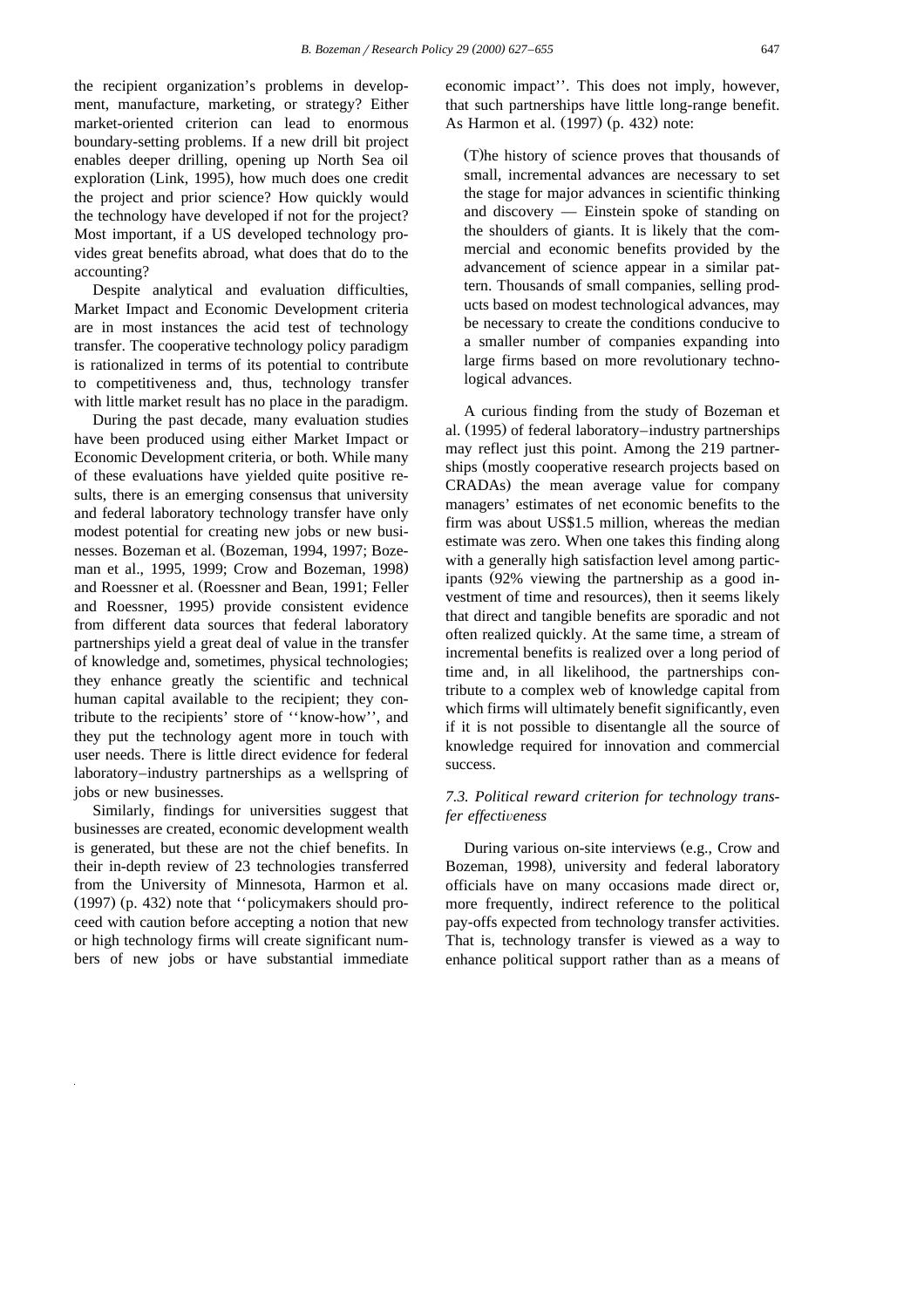creating direct resources or contributing to industrial competitiveness. Thus, it is an instrumental value, a means to an end.

There are at least three possible avenues to political reward. In the least likely of scenarios, the lab is rewarded because the technology it has transferred has considerable national or regional socio-economic impact and the lab's role in developing and transferring the technology is recognized by policy superiors and, in turn, the lab is rewarded with increased funding or other resources. By this view, the Political and the Market Impact criteria are highly complementary. This scenario is not unprecedented but does not commonly occur. In the first place, few technologies have such an impact. But even when there are huge impacts from technology transfer, it is often the case that the laboratory role is not evident to policymakers or the policymakers simply may not provide the expected ''reward''. Budgeting processes usually do not work in such a way as to reinforce such expectations.

Another way in which the Political Reward criterion may yield resource results for the laboratory is through the transfer recipient. Under this scenario, the organization or industry benefiting from the technology transfer, communicates to policymakers the value of its interaction with the university or government laboratory technology transfer partner. The policymaker then, in turn, rewards the lab for being a ''good industrial partner''.

Probably the most common and realistic rationale under the Political Reward criterion is for the lab to be rewarded for the appearance of active and aggressive pursuit of technology transfer and commercial success. In this case, the Political Reward criterion turns out to be much the same as Out-the-Door: activity is its own reward. Much bureaucratic behavior seems to support this view. Often federal laboratories are as active in publicizing their technology transfer and economic development activities as in actually doing the transfer work.

# *7.4. Opportunity Cost criterion for technology transfer effecti*Õ*eness*

One abiding truth about federal laboratories' technology transfer activity is that it is only one of many technical activities occurring and usually not, at least

by the lab scientists' and technicians' view, among the most important. Further, many other activities of federal laboratories are vitally important. Transferring technology takes its place alongside contributing to the advance of basic research and scientific theory, providing equipment and infrastructure for the growth of scientific knowledge, training scientists and engineers, and ensuring the nation can perform its defense, national security, public health and energy missions.

In many cases, the Opportunity Cost criterion represents the views of the bench scientist (Bozeman and Fellows, 1988). The individual scientist or lab administrator may not give a great deal of thought to alternative public policy uses of technology transfer resources, but certainly gives consideration to perceived impacts on the internal  $R & D$  budget.<sup>3</sup>

In addition to local project and program concerns about alternative uses of resources, there is another quite significant issue pertaining directly to the Opportunity Cost criterion. Our work on laboratory structure and performance has consistently demonstrated that taking on new missions almost always greatly alters laboratories' output profiles, capabilities, and constituents. With major mission changes the laboratory, perforce, becomes a qualitatively different institution. We (Crow and Bozeman, 1998) refer to this as the ''never neutral principle''. This is not, of course, always bad — only to the extent that the laboratory is already accomplishing an important mission (such as defense technology development or basic research) and that mission will be impaired by significant change and redeployment of resources.

In the case of university technology transfer, the unease about possible effects of technology transfer and, generally, commercial technology activities on the scientific culture and the educational traditions of universities reflects Opportunity Cost thinking. This is the chief focus of the research of Lee (Lee, 1994, 1996, 1998; Lee and Gaertner, 1994).

 $3$  During laboratory interviews, we (Crow and Bozeman, 1998) often asked (already knowing the answers) bench scientists how much money was being spent by the lab's technology transfer office or how many people were employed by the office. Their estimates were almost always inflated, often by orders of magnitude.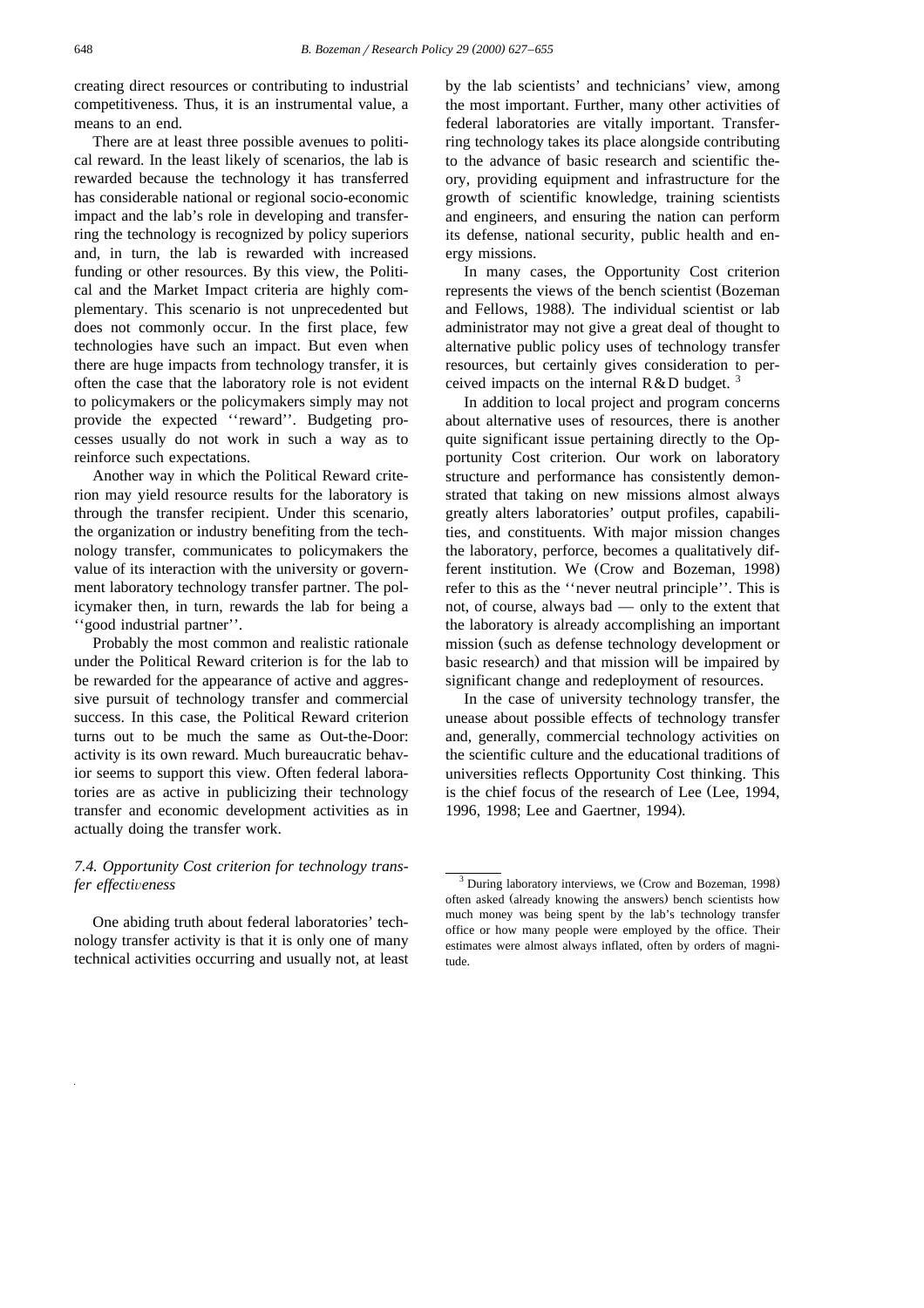The Opportunity Cost criterion is important not so much for its direct application in evaluation, but as a conceptual tool encouraging the analyst to take a more global view of universities' or laboratories' activities.

# *7.5. Scientific and technical human capital criterion for technology transfer effectiveness*

Scientific and technical human capital includes not only the formal educational endowments usually encompassed in traditional human capital concepts  $(e.g., Becker, 1964)$ , but also the skills, know-how, ''tacit knowledge'', and experiential knowledge embodied in individual scientists (Bozeman and Rogers, 1998a,b; Bozeman et al., forthcoming). Many government managers, especially those in the core funding agencies, are as concerned about building up scientific and technical capacity as much as producing discrete impacts from particular projects. Some public managers speak eloquently of their roles in nurturing science. S&T human capital is the sum total of scientific and technical and social knowledge and skills embodied in a particular individual. It is the unique set of resources that the individual brings to his or her work and to collaborative efforts. Since the production of scientific knowledge is by definition social, many of the skills are more social or political than cognitive.

Elsewhere, we (Bozeman and Rogers, 1998a; Bozeman et al., forthcoming) suggest several measures of the scientific and technical human capital embodied in networks (knowledge value collectives) of scientists, technicians and the commercial partners with whom they interact. After conducting extensive case studies of university and government laboratory R&D funded by the Department of Energy's Office of Science (Bozeman et al., 1999), we feel that scientific and technical human capital is an often neglected and invariably underestimated set of criteria for research and technology transfer effectiveness.

In many instances, policy-makers and technology transfer practitioners, especially those in government agencies, take the view that technology transfer, even if it does not have immediate effects from discrete projects, helps build capacity within either a geographic area, a scientific and technical field or an

institution (Malecki, 1981a,b; Malecki and Tootle, 1996). Increments to scientific and technical human capital enable future technological and economic development. Rappa and Debackere (1992) and Autio and Laamanen (1995) suggest that evaluation of technology transfer is most appropriately directed to impacts on networks of interconnected scientific and commercial actors. Lynn et al. (1996) and Bidault and Fischer (1994) also provide a strong argument for a network-based concept of effectiveness, in part because their research shows that the specific ongoing relations among networks of technology partners is generally more important than are market factors to transfer effectiveness.

A recent National Academy of Sciences (Committee on Science, Engineering and Public Policy, 1999. analysis of approaches to evaluating federal R&D under the requirements of the GPRA recognizes the importance of the Scientific and Technical Human Capital criterion in evaluating R&D. The report noted  $(p. 10)$  that draft strategic plans from science agencies included little or no information about human resources and suggested that ''both research and mission agencies should describe in their strategic and performance plans the goal of developing and maintaining adequate human resources in fields critical to their missions''.

# 7.6. Technology transfer evaluation and theory: *complement or substitute?*

Does the evaluation focus of so much of the technology transfer research complement or substitute for research seeking explanatory theories of technology transfer? After reflecting on this review of scores of research studies on technology transfer, the reader has perhaps arrived at an answer to this question. The reviewer's answer is that the evaluation focus both helps and hinders theory. One advantage of most technology transfer evaluations is that they require some sort of empirical base. This is not a small thing. Even today, the technology transfer literature includes a vast number of papers with sub-titles such as "Conceptual Model for ..." or "A Typology of ...". In many instances there is no empirical content at all to these studies. Some are valuable and provide keen insights, but it is difficult for explanatory theory to advance purely on the basis of analytical thought experiments. The evaluation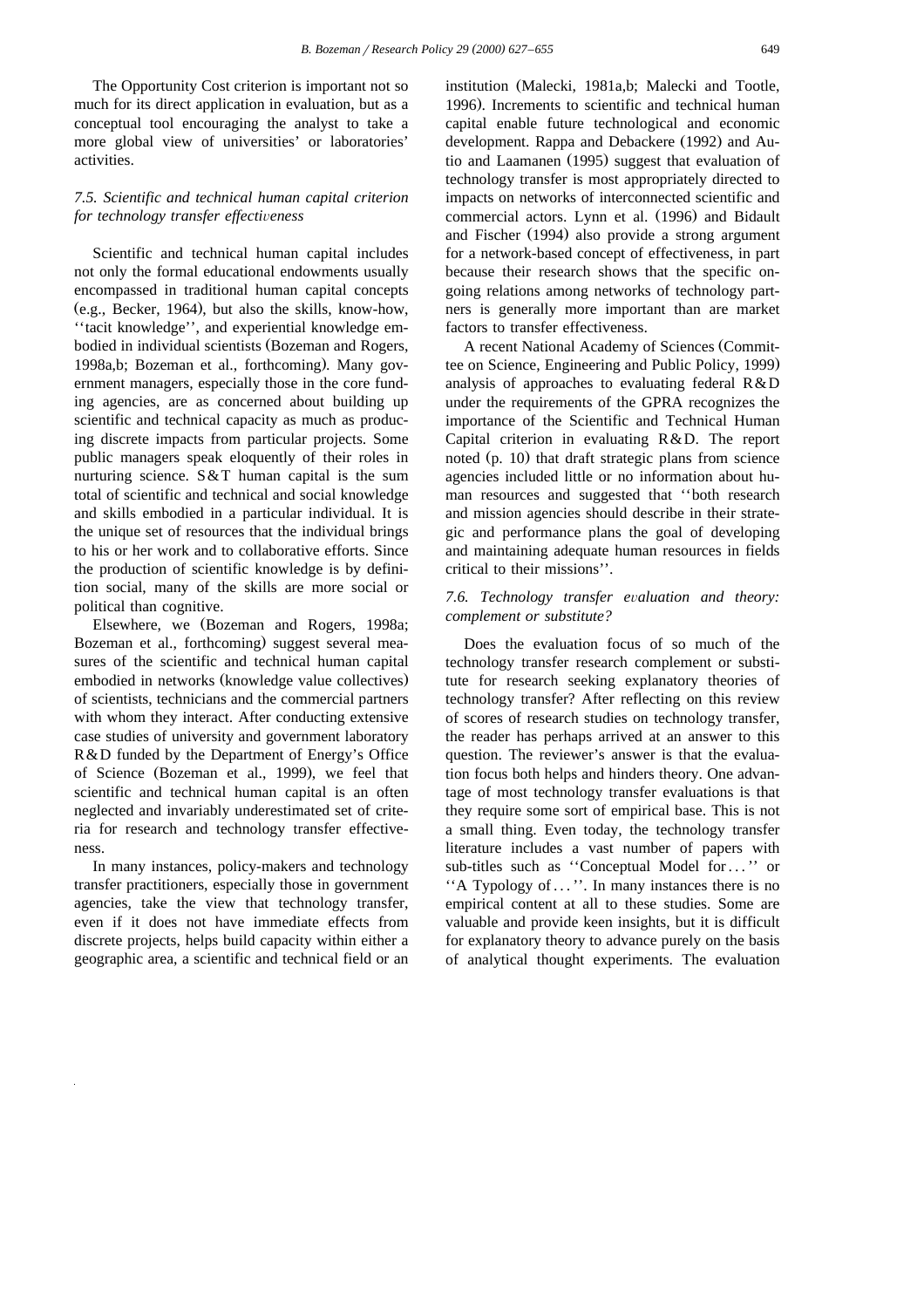orientation gets the researcher away from the office and into the field. However, an evaluation orientation to technology transfer research generally means that the sponsor's interests dictate the choice of research site. This is not always a problem, especially if the sponsor is interested in multiple sites with diverse contexts. But choosing research subjects and sites on the basis of sponsor interests rather than according to theoretical dictates often results in incomplete pictures of technology transfer. In many instances, the evaluation sponsor is interested in a single case. Obviously, this impedes the generalizability of technology transfer research.

An advantage of the evaluation orientation is that it stimulates healthy controversy. Studies that sometimes inform public policy debates (as many of the studies cited here do) are apt to be subjected to public scrutiny and to engender criticisms well beyond the circle of highly specialized researchers who happen to be interested in a topic. A researcher who expects to defend findings is generally a particularly careful researcher and one who strives for strongly supported explanation. But the high visibility and political stakes in evaluation studies of technology transfer can be a disadvantage. The researcher must constantly be vigilant in guarding against politicization and even distortion of results.

In short, the evaluation dominance in university and government laboratory technology transfer research is a mixed blessing. Because there is interest in evaluating technology transfer, research is supported by mission agencies and there is much more technology transfer research (and, I think, much greater understanding) than there would otherwise be. Likewise, evaluation objectives serve as a reality check. But if the ''dependent variable'' is almost always some concept of near-term effectiveness, it is easy to lose sight of important aspects of technology transfer. There are several hundred publications on technology transfer, but many topics are neglected. We still know almost nothing about technology transfer politics, including distributional outcomes of technology-based economic development. We have little understanding of many critical impacts, such as developments in scientific and technical human capital, occurring over long time periods. We know little about the impact of technology transfer activities on institutions, their designs and their full range of

capabilities. Public policies of the 1980s and 1990s unleashed the cooperative technology policy genie from the bottle and research shows that some wishes have been granted. But genies, not just wishes, bear watching.

## **Acknowledgements**

James Dietz provided valuable assistance in helping me compile and synthesize literature. Larry Wilson and Jongwon Park assisted with manuscript editing and preparation of tables. David Roessner provided extremely helpful comments on an earlier draft. I gratefully acknowledge their important contributions to the paper.

#### **References**

- Aldrich, H., Bolton, M., Baker, T., Sasaki, T., 1998. Information exchange and governance structures in US and Japanese R&D consortia: institutional and organizational influences. IEEE Transactions on Engineering Management  $45$  (3),  $263-275$ .
- Allen, T.J., Utterback, J., Sirbu, M.A., Holloman, J.H., 1978. Government influence on the process of innovation in Europe and Japan. Research Policy 7, 124–129.
- Argote, L., Beckman, S., Epple, D., 1990. The persistence and transfer of learning in industrial settings. Management Science  $36(2)$ .
- Arrow, K., 1969. Classificatory notes on the production and transmission of technological knowledge, American Economic Review, Papers and Proceedings, May, 244–250.
- Autio, E., Laamanen, T., 1995. Measurement and evaluation of technology-transfer — review of technology-transfer mechanisms and indicators. International Journal of Technology Management 10  $(7-8)$ , 643-664.
- Azzone, G., Maccarrone, P., 1997. The emerging role of lean infrastructures in technology transfer: the case of the Innovation Plaza project. Technovation  $17$  (7),  $391-402$ .
- Bagur, J.D., Guissinger, A.S., 1987. Technology transfer legislation: an overview. Journal of Technology Transfer  $12$   $(1)$ , 51–63.
- Becker, G.S., 1964. Human capital: a theoretical and empirical analysis, with special reference to education.
- Berman, E., 1990. R&D consortia impact on competitiveness? Journal of Technology Transfer 15 (3), 5.
- Berman, E.M., 1994. Technology-transfer and the federal laboratories — a midterm assessment of cooperative research. Policy Studies Journal 22 (2), 338–348.
- Bessant, J., Rush, H., 1995. Building bridges for innovation: the role of consultants in technology transfer. Research Policy 24  $(1)$ , 97–115.
- Bidault, F., Fischer, W.A., 1994. Technology transactions networks over markets. R&D Management 24 (4), 373-386.
- Bobrowksi, P., Bretshneider, S., 1994. Internal and external in-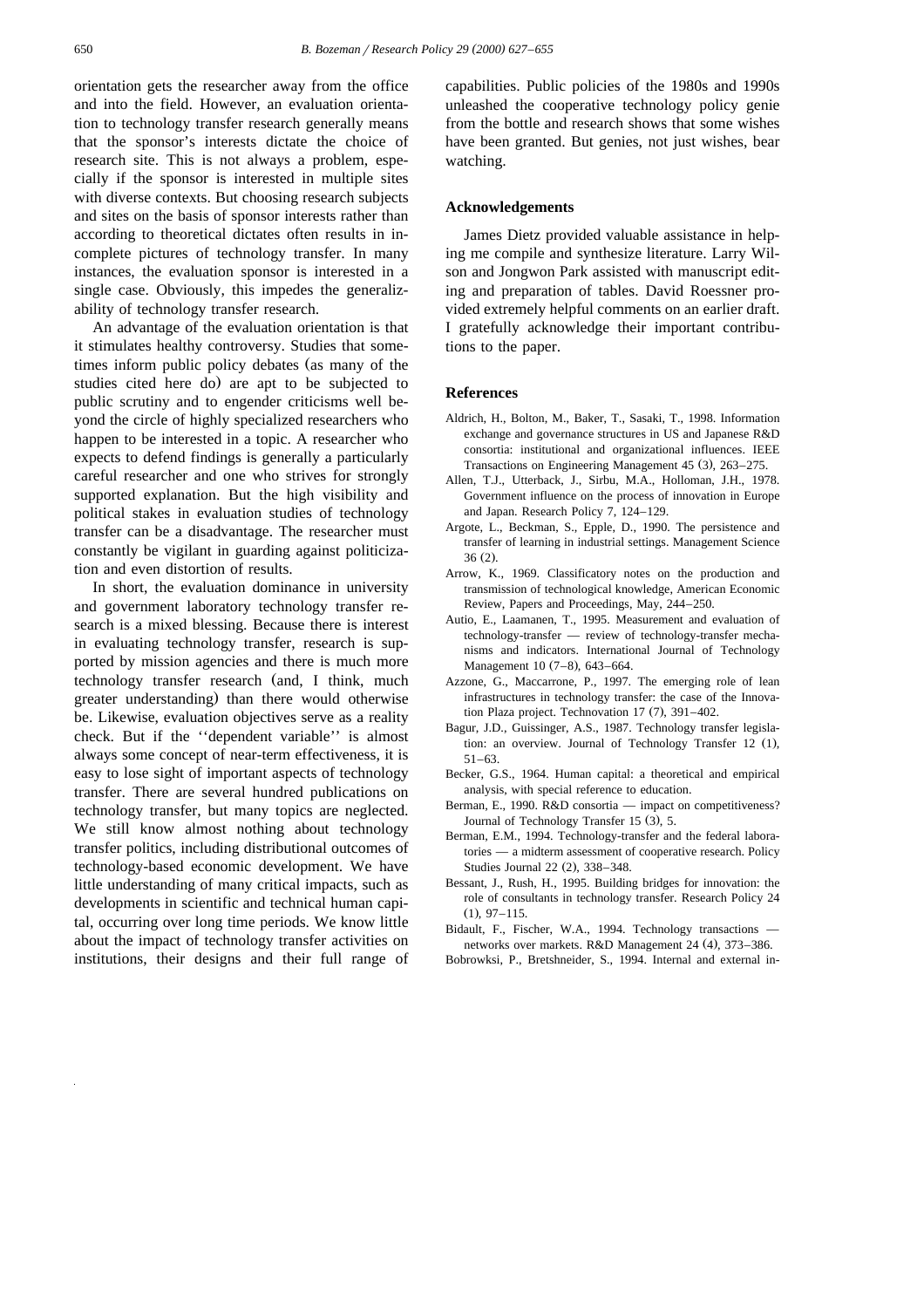terorganizational relationships and their impact on the adoption of new technology. Technological Forecasting and Social Change 46, 197–211.

- Bozeman, B., 1994. Evaluating government technology transfer: early impacts of the 'cooperative technology paradigm'. Policy Studies Journal 22, 322–327.
- Bozeman, B., 1997. Commercialization of federal laboratory technology: results of a study of industrial partners. In: Oakey, R.P. (Ed.), New Technology-Based Firms in the 1990s, Vol. 3. Paul Chapman Publishing, London, pp. 127–139.
- Bozeman, B., Coker, K., 1992. Assessing the effectiveness of technology transfer from US government R&D laboratories: the impact of market orientation. Technovation 12 (4), 239– 255.
- Bozeman, B., Crow, M., 1990. The environments of US R&D laboratories: political and market influences. Policy Sciences 23, 25–56.
- Bozeman, B., Crow, M., 1991a. Technology transfer from US government and university R&D laboratories. Technovation  $11$  (4),  $231$ .
- Bozeman, B., Crow, M., 1991b. Red tape and technology transfer in US government laboratories. Journal of Technology Transfer 16 (2), 29–37.
- Bozeman, B., Fellows, M., 1988. Technology transfer at the US national laboratories. Evaluation and Program Planning 11, 65–75.
- Bozeman, B., Pandey, S., 1994. Government laboratories as a 'competitive weapon': comparing cooperative R&D in the US and Japan. Technovation.
- Bozeman, B., Rogers, J., 1998. Strategic management of government-sponsored R&D portfolios: lessons from Office of Basic Energy Sciences Projects. Paper prepared for APEC Conference on Evaluation of Science and Technology Programmes among APEC Member Economies. Sponsored by New Zealand Ministry of Research, Science and Technology, Wellington, New Zealand, December 3–4, 1998.
- Bozeman, B., Rogers, J., 1998. Knowledge value collectives: the proof of science is in the putting. Paper presented at the Conference on Laboratory Evaluation, Ecole des Mine, Paris, France, June 12–14, 1998.
- Bozeman, B., Roering, K., Slusher, A., 1978. Social structures and the flow of scientific information in public agencies. Research Policy 7, 384–405.
- Bozeman, B., Papadakis, M., Coker, K., 1995. Industry perspectives on commercial interactions with federal laboratories: does the cooperative technology paradigm really work?, Report to the National Science Foundation. Research on Science and Technology Program, January.
- Bozeman, B., Rogers, J., Roessner, D., Klein, H., Park, J., Dietz, J., 1999. Assessing impacts of basic research: Phase I. The Research Value Mapping Project. Final Report to the Office of Basic Energy Science. School of Public Policy, Atlanta, GA, February, 1999.
- Bozeman, B., Dietz, G., Gaughan, M., forthcoming. Scientific careers and their social contexts: a scientific and technical human capital model for R&D evaluation. International Journal of Technology Management.
- Brown, K., 1999. Sandia's science park: a new concept in technology transfer. Issues in Science and Technology  $15$   $(2)$ ,  $67-70$ .
- Brown, M.A., Wilson, C.R., 1992. Promoting the commercialization of energy innovations — an evaluation of the energy-related inventions program. Policy Studies Journal 20 (1), 87– 101.
- Brown, M., Berry, L., Goel, R., 1991. Guidelines for successfully transferring government-sponsored innovations. Research Policy 20 (2), 109.
- Chakrabarti, A.K., Rubenstein, A.H., 1975. Interorganizational transfer of technology: adoption of NASA innovations. IEEE Transactions on Engineering Management EM-23 (1), 20-34.
- Chiang, J.T., 1991. From mission-oriented to diffusion-oriented paradigm: the new trend of US industrial technology policy. Technovation  $11$  (6), 339.
- Chiang, J.T., 1995. Technology policy paradigms and intellectual property strategies: three national models. Technological Forecasting and Social Change  $49$  (1),  $35-49$ .
- Chiesa, V., Manzini, R., 1996. Managing knowledge transfer within multinational firms. International Journal of Technology Management 12 (4), 462–476.
- Cohen, W., Florida, R., Goe, R., 1993. University–industry research centers in the US. Report to the Ford Foundation.
- Cohen, W., Florida, R., Randazzese, L., Walsh, J., 1998. Industry and the academy: uneasy partners in the cause of technological advance. In: Noll, R. (Ed.), Challenges to Research Universities, pp. 171–199.
- Coker, K., 1994. Federal laboratories as industry partners: impacts of geographic location. Unpublished PhD Thesis, Syracuse University, Syracuse.
- Committee on Science, Engineering and Public Policy, National Academy of Sciences, 1999. Evaluating Federal Research Programs: Research and the Government Performance and Results Act, National Academy Press, Washington, DC.
- Correa, C.M., 1994. Trends in technology transfer implications for developing countries. Science and Public Policy 21 (6), 369.
- Coursey, D., Bozeman, B., 1992. Technology transfer in US government and university laboratories: advantages and disadvantages for participating laboratories. IEEE Transactions on Engineering Management 39  $(4)$ , 347–351.
- Cowan, R., Foray, D., 1995. Quandaries in the economics of dual technological and spillovers from military to civilian research and development. Research Policy  $24$  (6),  $851-869$ .
- Cozzens, S., 1995. Assessment of Fundamental Sciences Programs in the Context of the Governmental Performance and Results Act. Rand Project Memorandum, PM-417-OSTP. Critical Technologies Institute, Washington, DC.
- Cozzens, S., Popper, S., Bonomo, J., Koizumi, K., Flanagan, A., 1994. Methods for evaluating fundamental science. DRU-875/2-CTI, Critical Technologies Institute Report for the White House Office of Science and Technology Policy, Washington, DC.
- Crow, M., 1988. Technology and knowledge transfer in energy R&D laboratories: an analysis of effectiveness. Evaluation and Program Planning 11, 85–95.
- Crow, M., Bozeman, B., 1987. R&D laboratories' environmental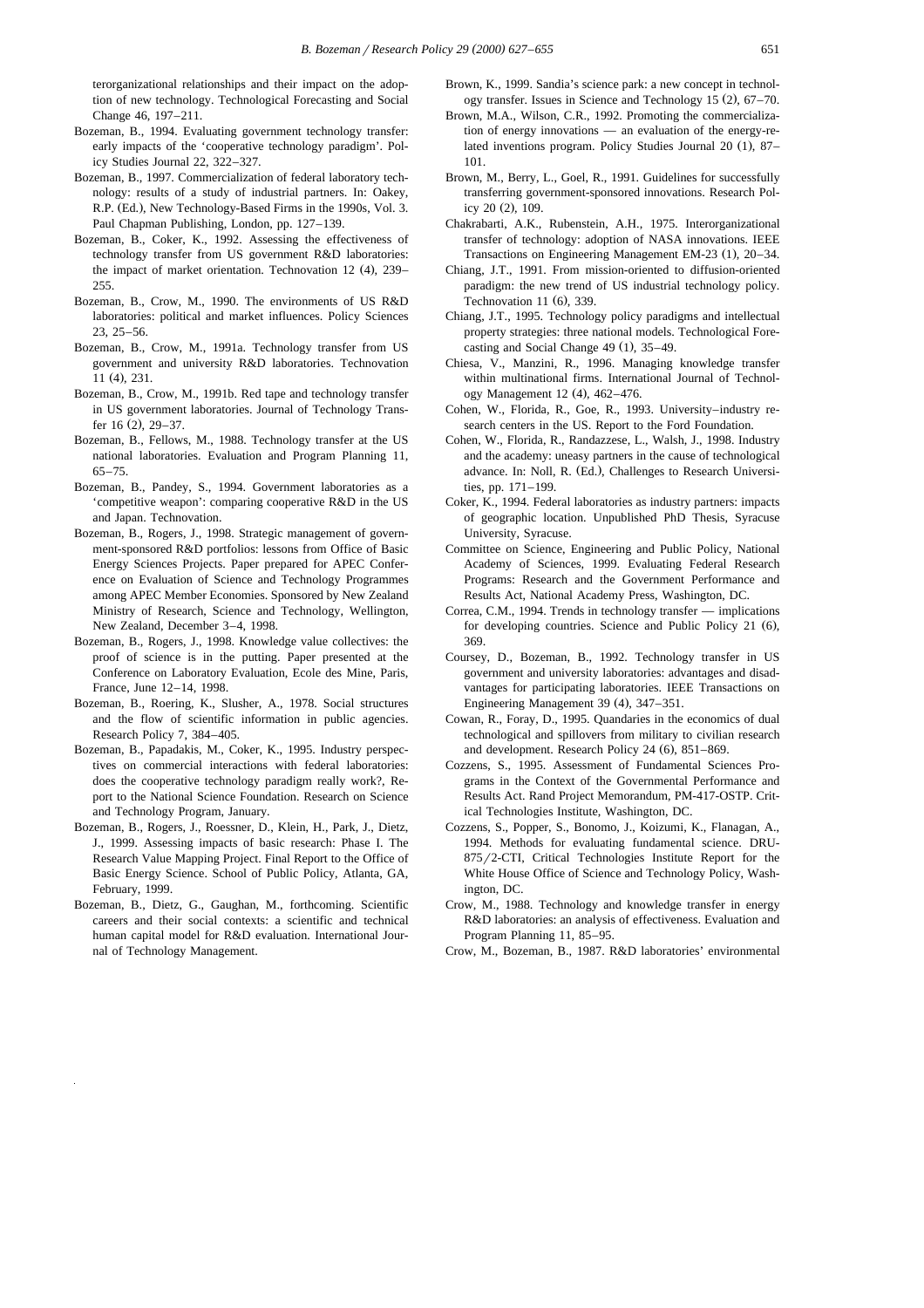contexts: are the government lab–industrial lab stereotypes still valid? Research Policy 13, 329–355.

- Crow, M., Bozeman, B., 1989. Bureaucratization in the laboratory. Research Technology Management  $32$  (5),  $30-32$ .
- Crow, M., Bozeman, B., 1998. Limited by Design: R&D Laboratories in the US National Innovation System. Columbia Univ. Press, New York.
- Crow, M., Nath, S., 1990. Technology strategy development in Japanese industry: an assessment of market and government influences. Technovation  $10(5)$ .
- Crow, M., Nath, S., 1992. Technology strategy development in Korean industry: an assessment of market and government influences. Technovation 12 (2).
- Dalpe, R., DeBresson, C., Xiaoping, H., 1992. The public sector as first user of innovations. Research Policy 21 (3), 251.
- Daniels, F., 1994. University-related science parks seedbeds or enclaves of innovation? Technovation  $14$   $(2)$ ,  $93-99$ .
- Devine, M., James, T., Adams, T., 1987. Government supported industry–university research centers: issues for successful technology transfer. Journal of Technology Transfer 12, 27–37.
- Dill, D., 1990. University/industry research collaborations: an analysis of interorganizational relationships. R&D Management 20 (2), 123.
- Doctors, S.I., 1969. The Role of Federal Agencies in Technology Transfer. MIT Press, Cambridge.
- Doctors, S.I., 1971. The NASA Technology Transfer Program. Praeger, New York.
- Doctors, S.I. (Ed.), 1981. Technology Transfer by State and Local Government. Oelgeschlager, Gunn & Hain Publishing, Cambridge, MA.
- Dosi, G., 1988. The nature of the innovation process. In: Dosi, G. et al. (Eds.), Technical Change and Economic Theory. Pinter Publishers, London.
- Dupree, A.H., 1986. Science in the Federal Government. Johns Hopkins Univ. Press, Baltimore, MD.
- Etzkowitz, H., 1994. Knowledge as Property, Mit and the Debate Over Academic Patent Policy. Minerva, Winter.
- Etzkowitz, H., 1998. The norms of entrepreneurial science: cognitive effects of the new university–industry linkages. Research Policy 27, 823–833.
- Eto, M., Rogers, E.M., Wierengo, D., Byrnes, P., Allbritton, M., 1995. Technology transfer from government R&D laboratories in the United States and Japan, focus on New Mexico. Department of Communication and Journalism, University of New Mexico, Albuquerque.
- Federal Technology Transfer Act, 1986. Senate Report, 99th Congress, 2nd Session, 99–283.
- Feller, I., 1987. Technology transfer, public policy and the cooperative extension service–OMB imbroglio. Journal of Policy Analysis and Management 6, 307–327.
- Feller, I., 1990. Universities as engines of R&D-based economic growth: they think they can. Research Policy 19, 335–348.
- Feller, I., 1997. Manufacturing technology centers as components of regional technology infrastructures. Regional Science and Urban Economics 27  $(2)$ , 181-197.
- Feller, I., Menzel, D.C., 1977. Diffusion milieus as a focus of research on innovation in the public sector. Policy Sciences 8, 49–68.
- Feller, I., Roessner, D., 1995. What does industry expect from university partnerships: congress wants to see bottom-line results from industry/government programs, but that is not what the participating companies are seeking. Issues in Science and Technology  $12$  (1), 80.
- Felsenstein, D., 1994. University-related science parks: seedbeds or enclaves of innovation. Technovation  $14$   $(2)$ ,  $93-110$ .
- Foster, G., 1962. Traditional Cultures and the Impact of Technological Change. Harper Publishing, New York.
- Fujisue, K., 1998. Promotion of academia–industry cooperation in Japan. Technovation  $18(6-7)$ ,  $371-381$ .
- Gander, J.P., 1986. The economics of university–industry research linkages. Technological Forecasting and Social Change  $29(1)$ ,  $33-51$ .
- Geiger, R.L., 1986. To Advance Knowledge: The Growth of American Research Universities, 1900–1940. Oxford Univ. Press, New York.
- Geiger, R.L., 1993. Research and Relevant Knowledge: American Research Universities since World War II. Oxford Univ. Press, New York.
- Geisler, E., 1993. Technology transfer: toward mapping the field, a review, and research directions. Journal of Technology Transfer 18  $(3-4)$ , 88-93.
- Geisler, E., 1997. Intersector technology cooperation: hard myths, soft facts. Technovation  $17$  (6),  $309-320$ .
- Geisler, E., Clements, C., 1995. Commercialization of technology from federal laboratories: the effects of barriers, incentives and the role of internal entrepreneurship. Final Report to the National Science Foundation. Department of Management, University of Wisconsin-Whitewater, Whitewater, WI.
- Gibson, D., Jarrett, J., Kosmetzky, G., 1995. Customer assessment commercialization of Martin Marietta Energy Systems. University of Texas IC2 Institute Report. CRADA Program, Austin.
- Gilbert, M., Cordeyhayes, M., 1996. Understanding the process of knowledge transfer to achieve successful technological innovation. Technovation 16 (6),  $301-312$ .
- Gillespie, G.C., 1988. Federal laboratories: economic development and intellectual property constraints. Journal of Technology Transfer 13 (1), 20–26.
- Godkin, L., 1988. Problems and practicalities of technology transfer: a survey of the literature. International Journal of Technology Management 3 (5).
- Grant, E.B., Gregory, M.J., 1997. Tacit knowledge, the life cycle and international manufacturing transfer. Technology Analysis and Strategic Management  $9$  (2),  $149-161$ .
- Grosse, R., 1996. International technology transfer in services. Journal of International Business Studies 27 (4), 781-800.
- Grupp, H., 1994. Linking international technology transfer with strategy and management: a literature commentary. Research Policy 23 (2), 175–217.
- Gummett, P., Gibbons, M., 1978. Government research for industry: recent British developments. Research Policy 7, 268–290.
- Hagedoorn, J., 1990. Organizational modes of inter-firm co-operation and technology transfer. Technovation 10 (1).
- Hagedoorn, J., 1995. Strategic technology partnering during the 1980s: trends networks and corporate patterns in non-core technologies. Research Policy  $24$   $(2)$ ,  $207-233$ .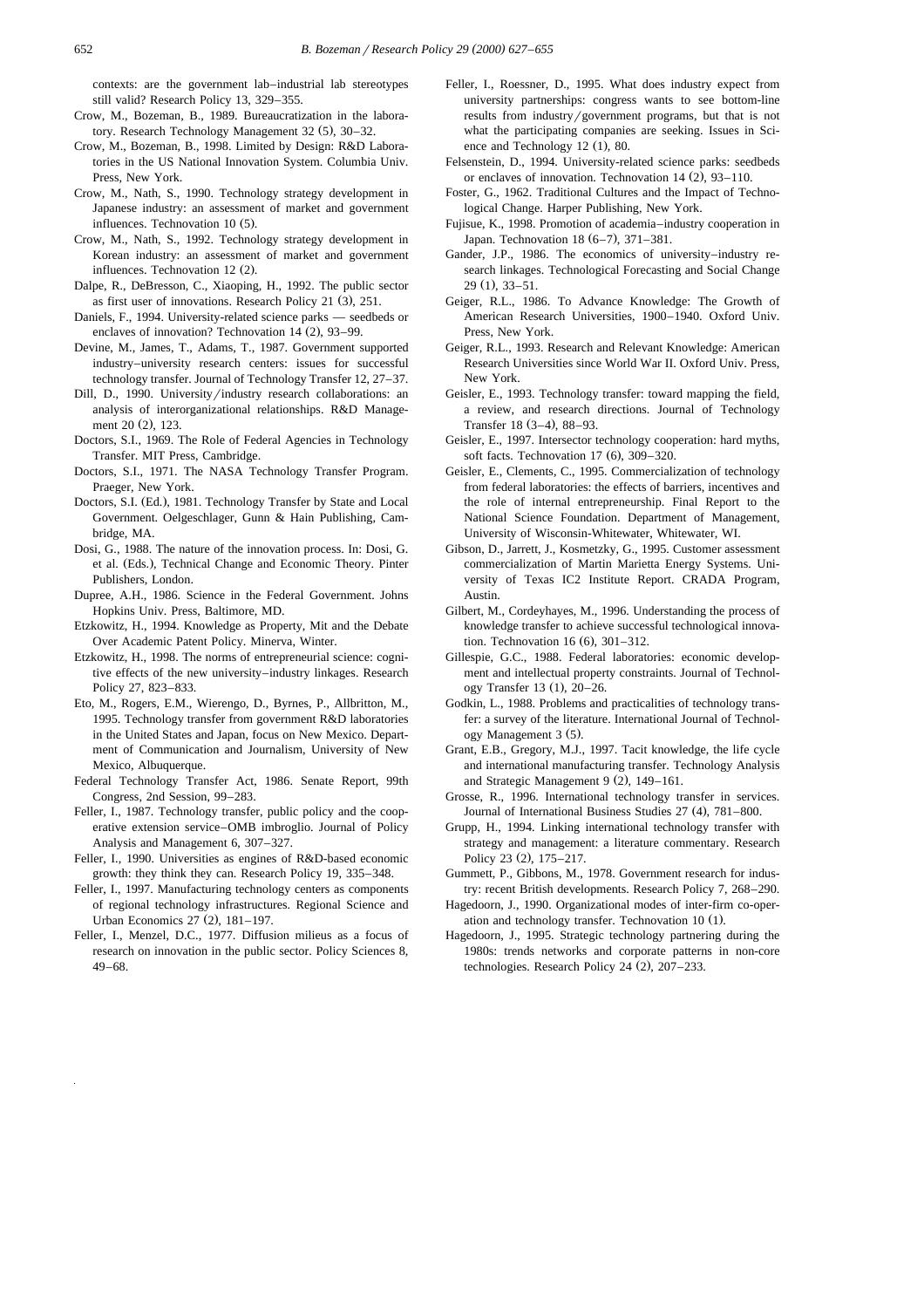- Ham, R.M., Mowery, D., 1998. Improving the effectiveness of public–private R&D collaboration: case studies at a US weapons laboratory. Research Policy 26, 661–675.
- Hameri, A.P., 1996. Technology-transfer between basic research and industry. Technovation  $16(2)$ ,  $51-57$ .
- Harmon, B., Ardishvili, A., Cardozo, R., Elder, T., Leuthold, J., Parshall, J., Raghian, M., Smith, M., 1997. Mapping the university technology transfer process. Journal of Business Venturing 12 (6), 423–434.
- Hicks, D., 1993. University–industry research links in Japan. Policy Sciences 26 (4), 361-395.
- Hill, C., Roessner, J.D., 1997. New directions in federal laboratory partnerships with industry. Report to the Jet Propulsion Laboratory.
- Howells, J., 1996. Tacit knowledge, innovation and technology transfer. Technology Analysis and Strategic Management 8  $(2)$ , 91–106.
- Irvine, J., Martin, B., Schwartz, M., Pavitt, K., 1981. Government support for industrial research in Norway. Science Policy Research Unit, University of Sussex, July, pp. 197–336.
- Jervis, P., 1975. Innovation and technology transfer the roles and characteristics of individuals. IEEE Transactions on Engineering Management EM-22 (1), 19-26.
- Johnson, H., 1970. The efficiency and welfare implications of the international corporation. In: Kindleger, C. (Ed.), International Corporations. Cambridge Univ. Press, Cambridge.
- Kash, D., Rycroft, R., 1994. Technology policy: fitting concept with reality. Technological Forecasting and Social Change 47  $(1)$ , 35–48.
- Kearns, D., 1990. Federal labs teem with R&D opportunities. Chemical Engineering  $97$  (4),  $131-137$ .
- Kelley, M.R., 1997. From mission to commercial orientation: perils and possibilities for federal industrial technology policy. Economic Development Quarterly 11 (4), 313–328.
- Kingsley, G., Farmer, M.C., 1997. Using technology absorption as an evaluation criterion: case studies from a state research and development program. Policy Studies Journal 25 (3), 436–450.
- Kingsley, G., Klein, H., 1998. Interfirm collaboration as a modernization strategy: a survey of case studies. Journal of Technology Transactions 23, 1.
- Kingsley, G., Bozeman, B., Coker, K., 1996. Technology transfer and absorption: an 'R&D value-mapping' approach to evaluation. Research Policy 25 (6), 967-995.
- Klein, G.A., Crandall, B., 1991. Finding and using technologyspecific expertise. Journal of Technology Transfer  $16$  (1), 23.
- Laamanen, T., Autio, E., 1996. Dominant dynamic complementarities and technology-motivated acquisitions of new, technology-based firms. International Journal of Technology Management 12 (7-8), 769-786.
- Lake, A., 1979. Technology creation and technology transfer by multinational firms. Research in International Business and Finance 1  $(2)$ , 137–177.
- Lam, A., 1997. Embedded firms, embedded knowledge: problems of collaboration and knowledge transfer in global cooperative ventures. Organization Studies  $18$  (6), 973–996.
- Lambe, C.J., Spekman, R.E., 1997. Alliances, external technology acquisition, and discontinuous technological change. Journal of Product Innovation Management  $14$   $(2)$ ,  $102-116$ .
- Lambright, W.H., 1979. Technology Transfer to Cities. Westview Press, Boulder, CO.
- Larsen, J., Wigand, R., 1987. Industry–university technology transfer in microelectronics. Policy Studies Review 6, 584– 595.
- Lederman, L.L., 1994. A comparative analysis of civilian technology strategies among some nations — France, the Federal Republic of Germany, Japan, the United Kingdom and the United States. Policy Studies Journal 22 (2), 279–295.
- Lee, Y.S. (Ed.), 1994. Technology transfer and public policy  $$ preparing for the twenty-first century (symposium) Policy Studies Journal 22 (2), 259-399.
- Lee, Y.S., 1996. 'Technology transfer' and the research university: a search for the boundaries of university–industry collaboration. Research Policy 25 (6), 843-863.
- Lee, Y.S., 1998. University–industry collaboration on technology transfer: views from the ivory tower. Policy Studies Journal 26  $(1)$ , 69–84.
- Lee, Y., Gaertner, R., 1994. Technology-transfer from university to industry — a large-scale experiment with technology development and commercialization. Policy Studies Journal 22 (2), 384–399.
- Licht, G., Nerlinger, E., 1998. New technology-based firms in Germany: a survey of the recent evidence. Research Policy 26  $(9)$ ,  $1005 - 1022$ .
- Link, A., 1995. Evaluating program performance: the case of federally funded collaborative research. International Journal of Technology Management 10, 847–852.
- Link, A., Tassey, G., 1987. Strategies for Technology-Based Competition. DC Heath, Lexington, MA.
- Lynn, L.H., Reddy, N.M., Aram, J.D., 1996. Linking technology and institutions — the innovation community framework. Research Policy 25 (1), 91-106.
- Malecki, E., 1981a. Government funded R&D: some regional economic implications. The Professional Geographer 33 (1), 72–82.
- Malecki, E., 1981b. Science technology and regional economic development: review and prospects. Research Policy 10, 312– 334.
- Malecki, E., Tootle, D., 1996. The role of networks in small firm competitiveness. International Journal of Technology Management 11, 43–57.
- Merrill, R., 1972. The role of technology in cultural evolution. Social Biology 19 (3), 246–256.
- Mian, S.A., 1994. United States university-sponsored technology incubators — an overview of management, policies and performance. Technovation  $14$   $(8)$ ,  $515-528$ .
- Molas-Gallart, J., 1997. Which way to go? defense technology and the diversity of 'dual-use' technology transfer. Research Policy 26  $(3)$ , 367–385.
- Moon, M.J., Bretschneider, S., 1997. Can state government actions affect innovation and its diffusion?: an extended communication model and empirical test. Technological Forecasting and Social Change  $54$  (1),  $57-77$ .
- Mowery, D.C., Oxley, J.E., Silverman, B.S., 1996. Strategic alliances and interfirm knowledge transfer. Strategic Management Journal 17, 77–91.
- Nataraajan, R., Chawla, S.K., 1994. Random transfer of technol-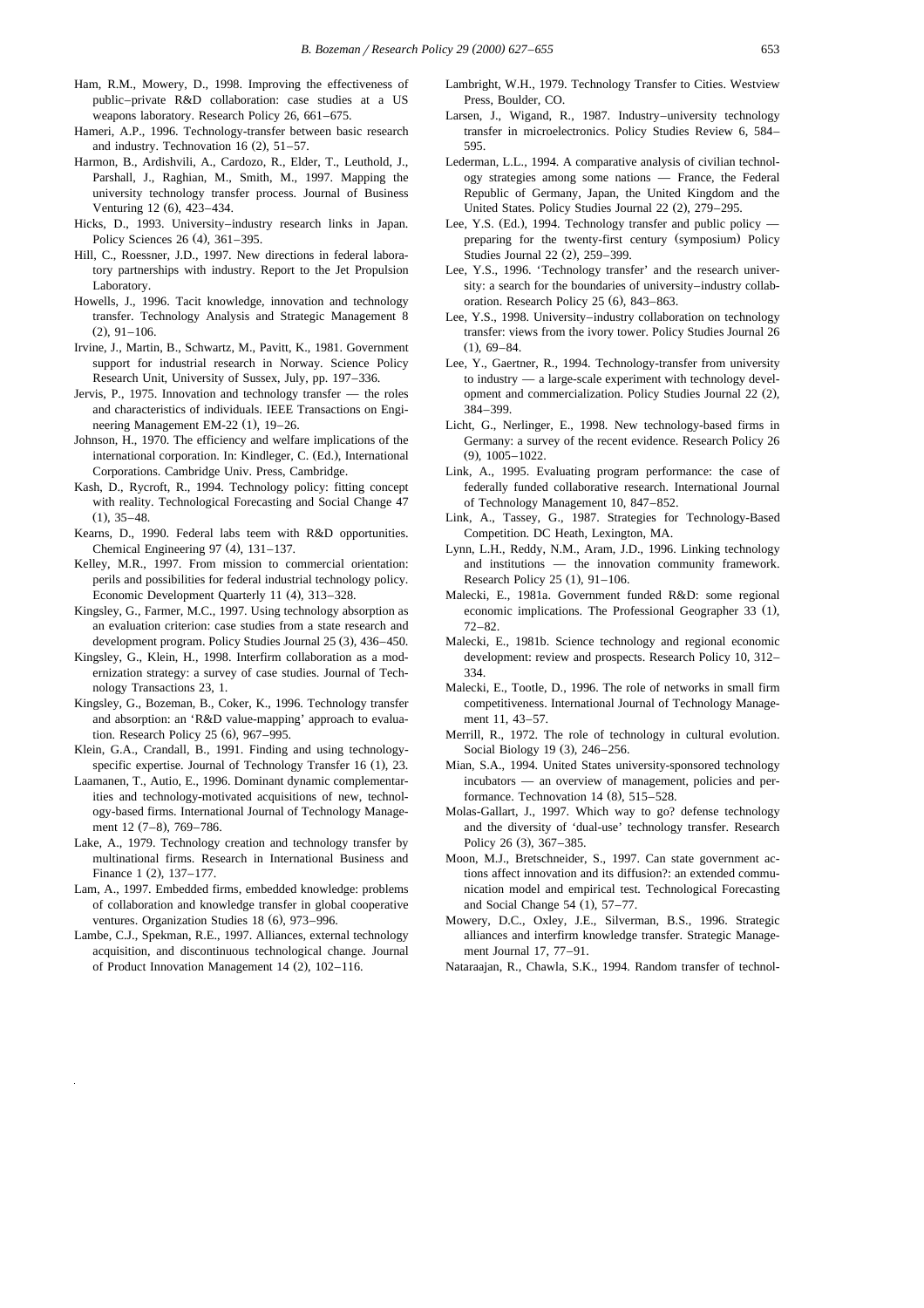ogy — an unexplored phenomenon. Journal Technology Transfer 19 (1), 27-32.

- National Academy of Sciences, 1995. Allocating federal funds for science and technology. Report of the Committee on Criteria for Federal Support of Research and Development. National Academy Press, Washington, DC.
- National Science Board, 1998. Science and Engineering Indicators, 1998. USGPO, Washington, DC.
- National Science Board, 1998. Industry Trends in Research Support and Links to Public Research. USGPO, Washington, DC.
- Niosi, J., 1994. New Technology Policy and Technical Innovations in the Firm. Pinter Press, London.
- Niosi, J., Bergeron, M., 1992. Technical alliances in the Canadian electronics industry. Technovation  $12$  (5),  $309-320$ .
- Papadakis, M., 1992. Federal laboratory missions, ''products'' and competitiveness. Journal of Technology Transfer  $17$   $(2)$ , 47–53.
- Papadakis, M., 1994. Did (or does) the united states have a competitiveness crisis? Journal of Policy Analysis and Management 13  $(1)$ , 1-20.
- Piper, W.S., Naghshpour, S., 1996. Government technology transfer: the effective use of both push and pull marketing strategies. International Journal of Technology Management 12 (1), 85–94.
- Powell, W.W., Owen-Smith, J., 1998. Universities and the marker for intellectual property in the life sciences. Journal of Policy Analysis and Management  $17$   $(2)$ ,  $253-277$ .
- Rabino, S., 1989. High technology firms and factors influencing transfer of R&D facilities. Journal of Business Research 18  $(3)$ , 297–312.
- Radosevich, R., 1995. A model for entrepreneurial spin-offs from public technology sources. International Journal of Technology Management 10 (7-8), 879-893.
- Rahm, D., 1992. Federal competitiveness policy. In: Lambright, W.H., Rahm, D. (Eds.), Technology and US Competitiveness. Greenwood Press, New York, pp. 3–18.
- Rahm, D., 1994. Academic perceptions of university–firm technology-transfer. Policy Studies Journal  $22$  (2),  $267-278$ .
- Rahm, D., Hansen, V., 1998. Super-optimum technology policy. Research in Public Policy Analysis and Management 9, 53–65.
- Rahm, D., Bozeman, B., Crow, M., 1988. Domestic technology transfer and competitiveness: an empirical assessment of roles of university and government R&D laboratories. Public Administration Review.
- Rappa, M.A., Debackere, K., 1992. Technological communities and the diffusion of knowledge. R&D Management 22 (3), 209–220.
- Mohan, R.N., Zhao, L., 1990. International technology transfer: a review. Research Policy 19, 285–307.
- Reingold, N., 1994. Science and government in the United States since 1945. History of Science 324, 361–386.
- Robinson, R., 1988. The International Transfer of Technology, Theory, Issues and Practice. Ballinger, Cambridge, MA.
- Roessner, J.D., 1993. What companies want from the federal labs. Issues in Science and Technology  $10(1)$ ,  $37-42$ .
- Roessner, J.D., in press. Technology transfer. In: Hill, C. (Ed.), Science and Technology Policy in the US, A Time of Change. Longman, London.
- Roessner, J.D., Bean, A., 1991. How industry interacts with federal laboratories. Research Technology Management 34  $(4)$ , 22.
- Roessner, J.D., Bean, A., 1994. Patterns of industry interaction with federal laboratories. Journal of Technology Transfer, December, 59–77.
- Roessner, J.D., Wise, A., 1994. Public-policy and emerging sources of technology and technical-information available to industry. Policy Studies Journal  $22$   $(2)$ ,  $349-358$ .
- Roessner, J.D., Ailes, C.P., Feller, I. et al., 1998. How industry benefits from NSF's engineering research centers. Research Technology Management  $41$  (5),  $40-44$ .
- Rogers, E.M., 1962. Diffusion of Innovations. The Free Press of Glencoe, New York.
- Rogers, J., Bozeman, B., 1997. Basic research and technology transfer in federal laboratories  $22$  (3),  $37-48$ .
- Rogers, E.M., Shoemaker, F.F., 1971. Communication of Innovations: A Cross Cultural Approach. Free Press, New York.
- Rogers, E.M., Carayannis, E., Kurihara, K., Allbritton, M., 1998. Cooperative research and development agreements (CRADAs) as technology transfer mechanisms. R&D Management 28 (2), 79–88.
- Rosenberg, N., Nelson, R.R., 1994. American universities and technical advance in industry. Research Policy 23, 323–348.
- Rosenbloom, R.S., 1965. Technology transfer process and policy: an analysis of the utilization of technological by-products of military and space R&D. Special Report No. 62. National Planning Association, Washington.
- Rothwell, R., Dodgson, M., 1992. European technology policy evolution — convergence towards SMEs and regional technology-transfer. Technovation  $12$  (4),  $223-238$ .
- Rycroft, R., Kash, D., 1994. Complex technology and communicity: implications for policy and social science. Research Policy  $23(6)$ , 613–626.
- Sahal, D., 1981. Alternative conceptions of technology. Research Policy 10, 2–24.
- Sahal, D., 1982. The form of technology. In: Sahal, D. (Ed.), The Transfer and Utilization of Technical Knowledge. Lexington Publishing, Lexington, MA, pp. 125–139.
- Schriesheim, A., 1994. Argonne: transfer of discoveries to industry. Forum for Applied Research and Public Policy 9, 98–100.
- Service, E., 1971. Cultural Evolutionism. Holt, Rinehart and Winston, New York.
- Shapira, P., 1990. Modern times: learning from state-initiatives in industrial extension and technology transfer. Economic Development Quarterly 4 (3).
- Slaughter, S., Rhoades, G., 1996. The emergence of a competitiveness research-and-development policy coalition and the commercialization of academic science and technology. Science Technology and Human Values  $21$  (3),  $303-339$ .
- Smilor, R., Gibson, D., 1991. Accelerating technology transfer in R&D consortia. Research Technology Management 34 (1), 44.
- Spann, M.S., Adams, M., Souder, W.E., 1995. Measures of technology-transfer effectiveness — key dimensions and differences in their use by sponsors, developers and adopters. IEEE Transactions on Engineering Management 42 (1), 19-29.
- Spivey, W., Munson, J., Nelson, M., Dietrich, G., 1997. Coordinating the technology transfer and transition of information